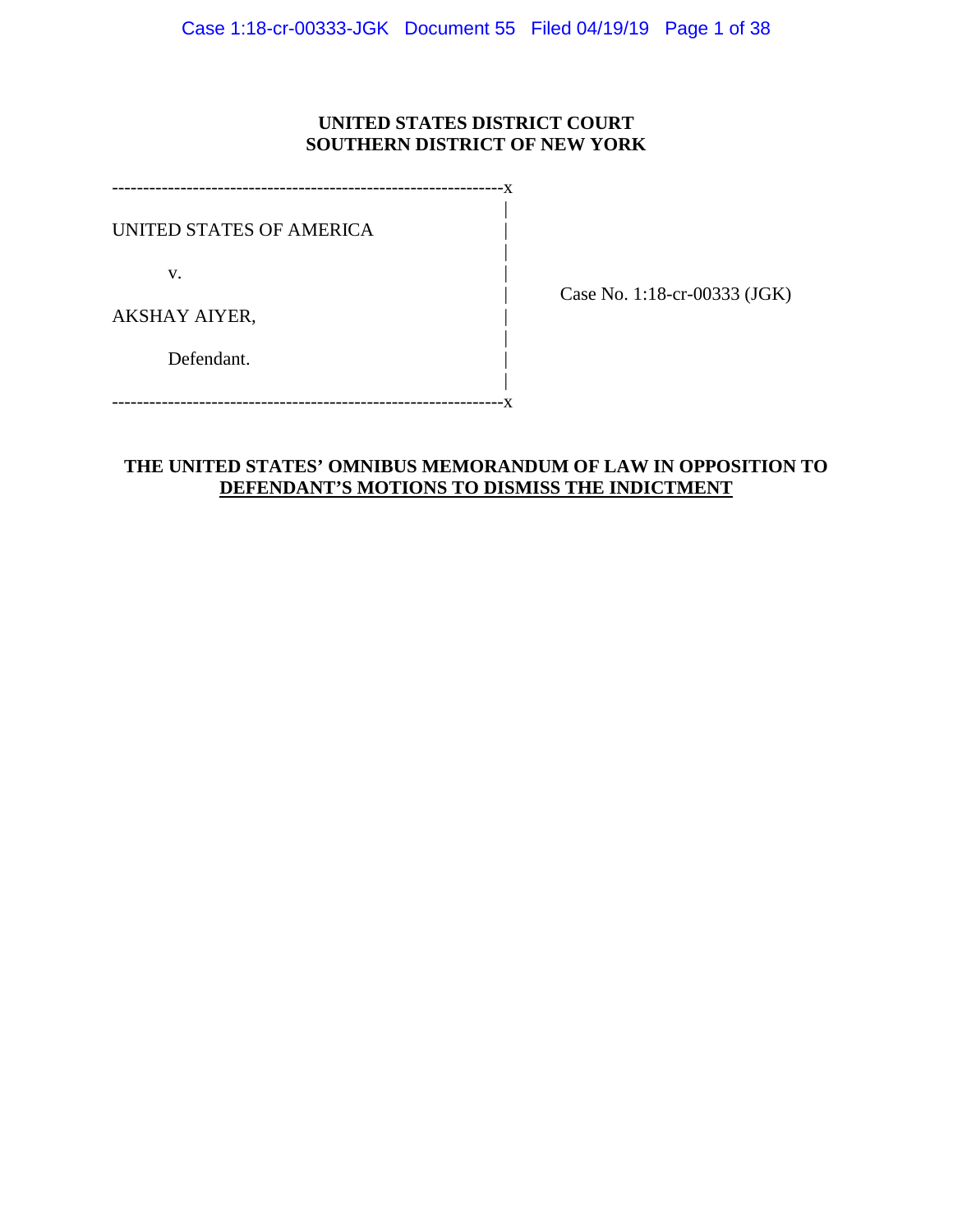# **TABLE OF CONTENTS**

| I.              | The indictment properly alleges a <i>per se</i> violation of the Sherman Act, so the<br>Court should deny Aiyer's motion to dismiss for failure to allege a crime.  4 |
|-----------------|-----------------------------------------------------------------------------------------------------------------------------------------------------------------------|
| A.              |                                                                                                                                                                       |
| <b>B.</b>       |                                                                                                                                                                       |
| Π.              | The indictment sufficiently alleges a single crime in a single count, so the<br>Court should deny Aiyer's motion to dismiss the indictment as duplicitous 24          |
| A.              | The indictment properly alleges a single overarching price-fixing and<br>bid-rigging conspiracy constituting a <i>per se</i> violation of the Sherman Act.  25        |
| <b>B.</b>       |                                                                                                                                                                       |
| $\mathcal{C}$ . | The single conspiracy alleged in the indictment falls                                                                                                                 |
|                 | 30                                                                                                                                                                    |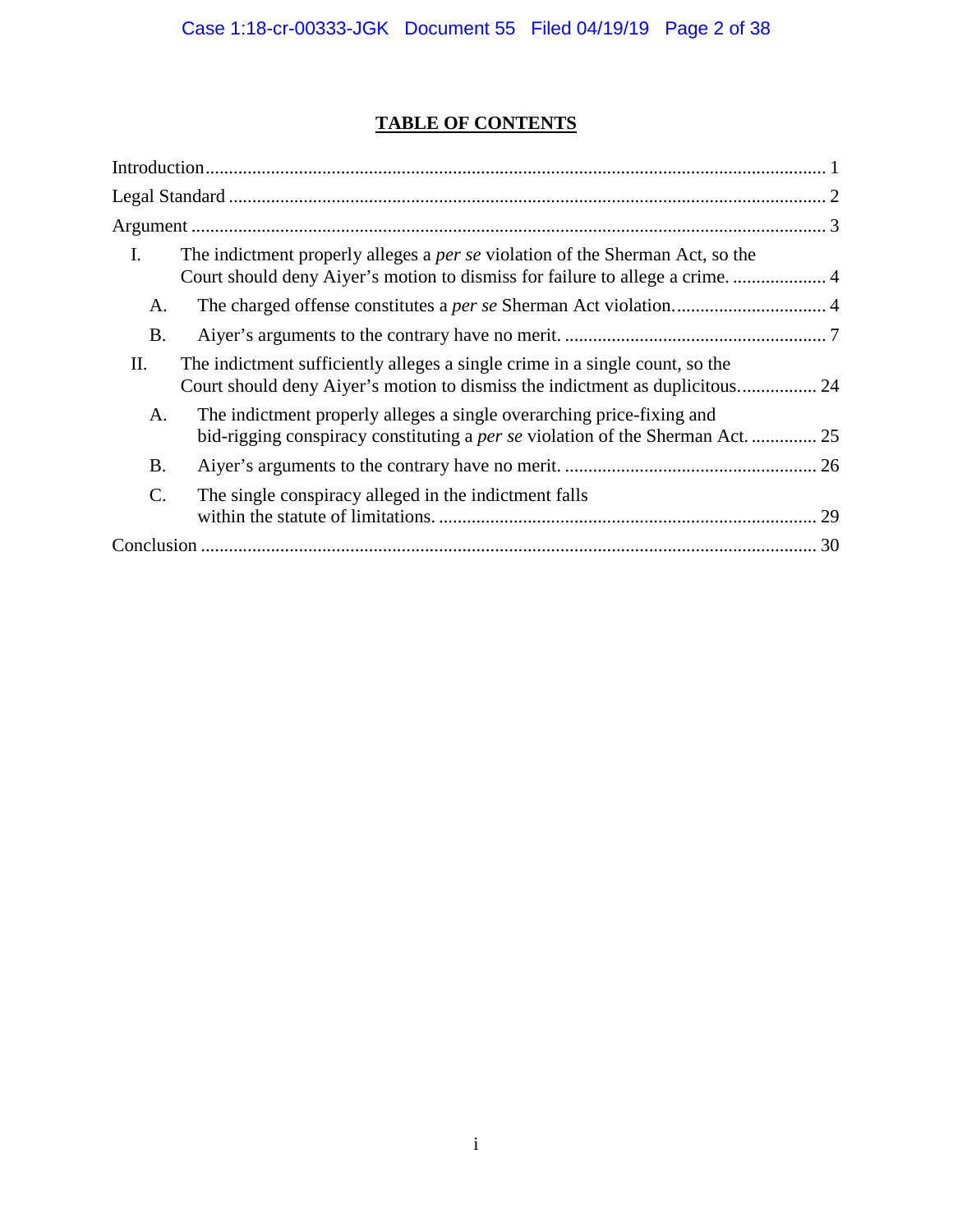# **TABLE OF AUTHORITIES**

# **Cases**

| Am. Tobacco Co. v. United States,                        |  |
|----------------------------------------------------------|--|
| Apex Oil Co. v. DiMauro,                                 |  |
| Arizona v. Maricopa Cty. Med. Soc'y,                     |  |
| Bd. of Trade of City of Chicago v. United States,        |  |
| Boyce Motor Lines, Inc. v. United States,                |  |
| Braverman v. United States,                              |  |
| Broad. Music, Inc. v. Columbia Broad. Sys., Inc.,        |  |
| Gatt Comme'ns, Inc. v. PMC Assocs., L.L.C.,              |  |
| Gelboim v. Bank of America Corp.,                        |  |
| Granite Partners, L.P. v. Bear Stearns Co. Inc.,         |  |
| Granite Partners, L.P. v. Bear Stearns Co. Inc.,         |  |
| Hamling v. United States,                                |  |
| In re ATM Fee Antitrust Litig.,                          |  |
| In re Foreign Exchange Benchmark Rates Antitrust Litig., |  |
| In re Sulfuric Acid Antitrust Litig.,                    |  |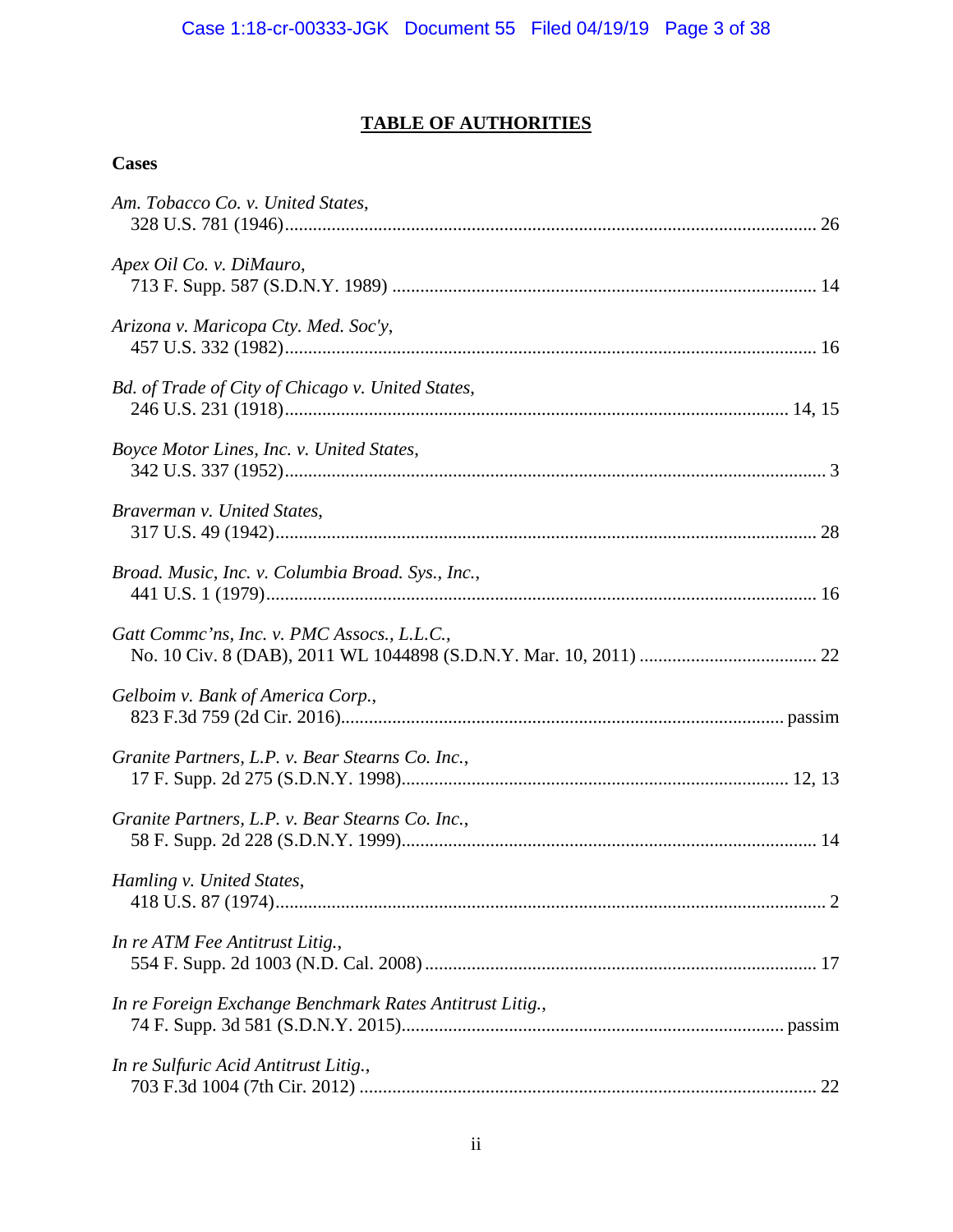# Case 1:18-cr-00333-JGK Document 55 Filed 04/19/19 Page 4 of 38

| K.M.B. Warehouse Distribs., Inc. v. Walker Mfg. Co.,                    |  |
|-------------------------------------------------------------------------|--|
| Leegin Creative Leather Prods., Inc. v. PSKS, Inc.,                     |  |
| Nat'l Collegiate Athletic Ass'n v. Bd. of Regents of Univ. of Oklahoma, |  |
| nFinanSe, Inc. v. Interactive Commc'ns Int'l, Inc.,                     |  |
| N. Pac. Ry. Co. v. United States,                                       |  |
| Philip Morris Inc. v. Heinrich,                                         |  |
| Polk Bros. v. Forest City Enters., Inc.,                                |  |
| Rothery Storage & Van Co. v. Atlas Van Lines, Inc.,                     |  |
| Sanabria v. United States,                                              |  |
| United States v. Abakporo,                                              |  |
| United States v. Alessi,                                                |  |
| United States v. Alfonso,                                               |  |
| United States v. Apple, Inc.,                                           |  |
| United States v. Aracri,                                                |  |
| United States v. Berger,                                                |  |
| United States v. Brighton Bldg. & Maint. Co.,                           |  |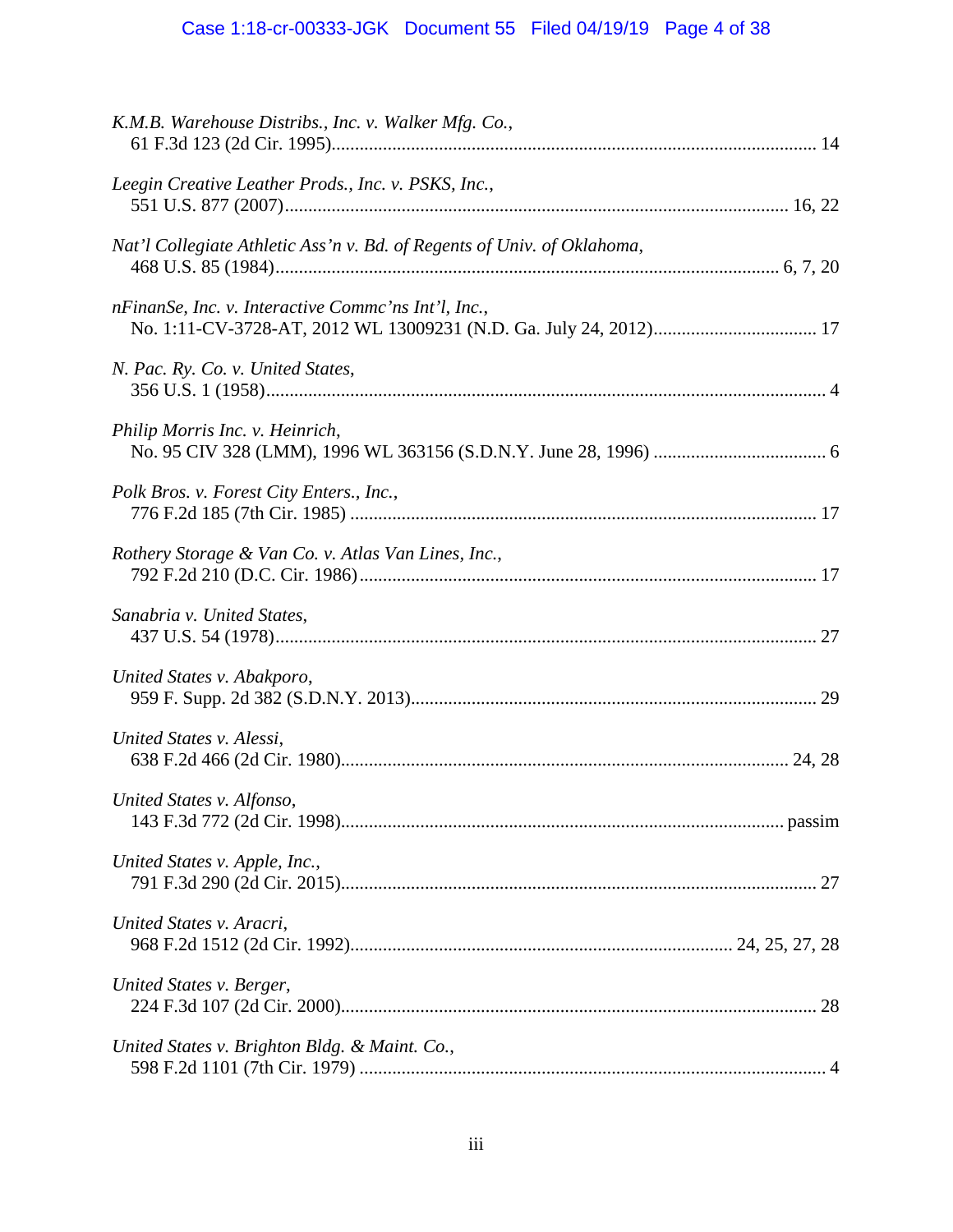# Case 1:18-cr-00333-JGK Document 55 Filed 04/19/19 Page 5 of 38

| United States v. Crosby,               |  |
|----------------------------------------|--|
| United States v. De La Pava,           |  |
| United States v. Droms,                |  |
| United States v. Eppolito,             |  |
| United States v. Joyce,                |  |
| United States v. Kemp & Assocs., Inc., |  |
| United States v. Kogan,                |  |
| United States v. Koppers Co.,          |  |
| United States v. Maldonado-Rivera,     |  |
| United States v. Murray,               |  |
| United States v. Nai Fook Li,          |  |
| United States v. Nersesian,            |  |
| United States v. Ohle,                 |  |
| United States v. Peters,               |  |
| United States v. Rajaratnam,           |  |
| United States v. Rajaratnam,           |  |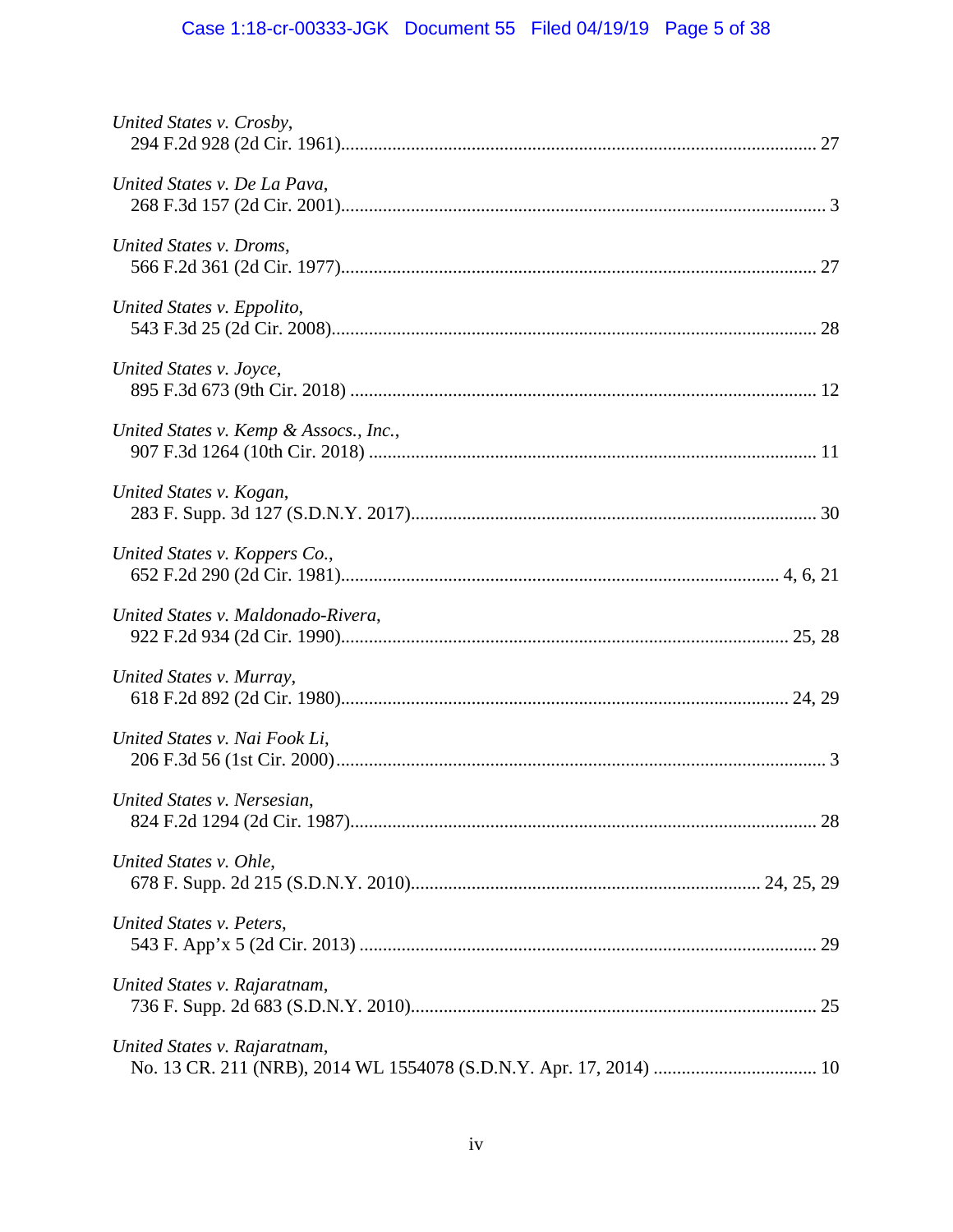# Case 1:18-cr-00333-JGK Document 55 Filed 04/19/19 Page 6 of 38

| United States v. Restrepo,                                                                       |
|--------------------------------------------------------------------------------------------------|
| United States v. Sampson,                                                                        |
| United States v. Silverman,                                                                      |
| United States v. Socony-Vacuum Oil Co.,                                                          |
| United States v. Srulowitz,                                                                      |
| United States v. Stavroulakis,                                                                   |
| United States v. Sturdivant,                                                                     |
| United States v. Szur,<br>No. S5 97 CR 108 (JGK), 1998 WL 132942 (S.D.N.Y. Mar. 20, 1998) 24, 29 |
| United States v. Topco Assocs., Inc.,                                                            |
| United States v. Tramunti,                                                                       |
| United States v. Usher,                                                                          |
| United States v. Vilar,                                                                          |
| <b>Statutes</b>                                                                                  |
|                                                                                                  |
|                                                                                                  |
| <b>Rules</b>                                                                                     |
|                                                                                                  |
|                                                                                                  |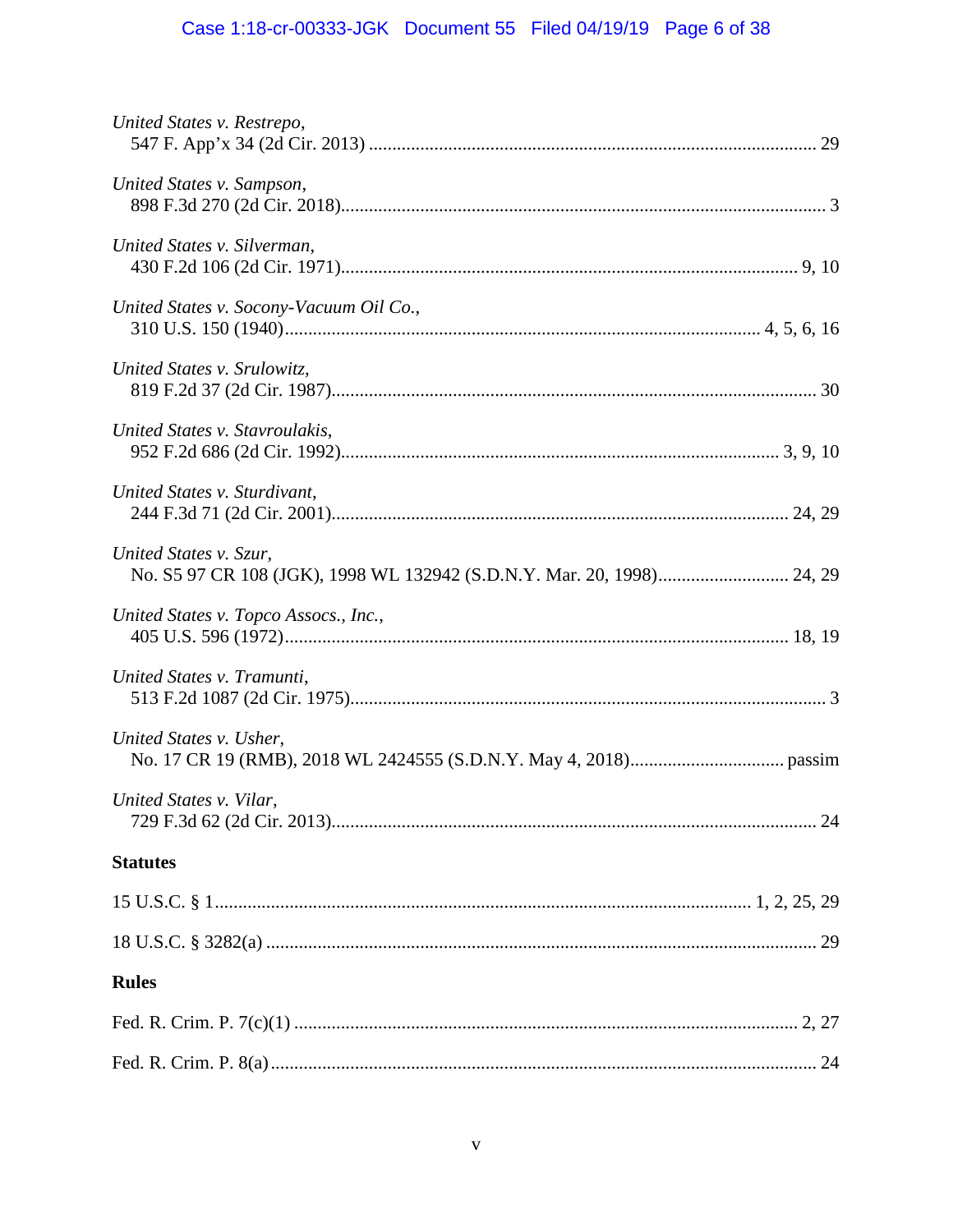# **Other Authorities**

| Charles A. Wright & Arthur R. Miller, et al., |  |
|-----------------------------------------------|--|
|                                               |  |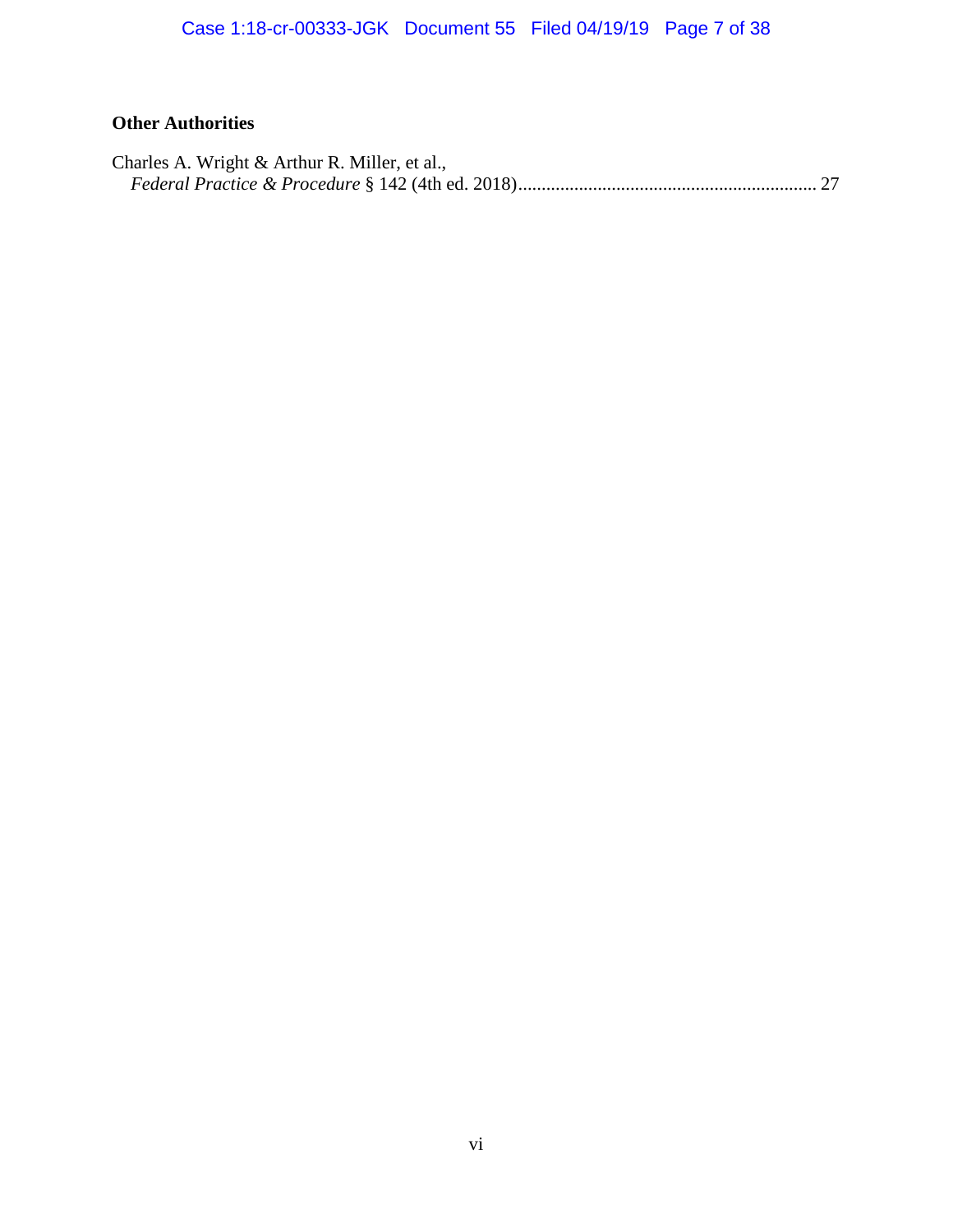#### **INTRODUCTION**

On May 10, 2018, a federal grand jury in this district indicted defendant Akshay Aiyer for knowingly entering into and engaging in a conspiracy to restrain trade in violation of Section One of the Sherman Act, 15 U.S.C. § 1. During the period charged in the indictment, Aiyer was a New York-based trader of Central and Eastern European, Middle Eastern, and African ("CEEMEA") currencies at a major multinational bank. His co-conspirators, including Jason Katz, Christopher Cummins, and CW-1, were New York-based CEEMEA traders at competing banks, each trading billions of dollars per year in CEEMEA currencies.

In his two motions to dismiss, Aiyer constructively redrafts the indictment, converting means and methods into substantive charges and adding potential trial evidence and expert testimony through affidavits. As a result, his motions read more like premature Rule 29 motions than pretrial motions to dismiss. The Court should disregard the many invocations of potential trial evidence by Aiyer's lawyer, as well as the opinions of Aiyer's two experts, and instead focus its inquiry on the allegations set forth within the four corners of the indictment.

The indictment properly alleges a single *per se* violation of the Sherman Act. The indictment alleges that Aiyer and his co-conspirators "knowingly entered into and participated in a combination and conspiracy to suppress and eliminate competition by fixing prices of, and rigging bids and offers for, CEEMEA currencies traded in the United States and elsewhere" and that this conspiracy "consisted of a continuing agreement, understanding, and concert of action." (Indictment  $\P$  20–21, ECF No. 1.)<sup>1</sup> In addition, the indictment appropriately sets forth seven

 <sup>1</sup> On January 4, 2017, Katz pled guilty to a one-count information charging a violation of the Sherman Act, based on his participation in this conspiracy. On January 12, 2017, Cummins pled guilty to a one-count information charging a violation of the Sherman Act, based on his participation in this conspiracy. On January 26, 2018, Bank C also pled guilty to a one-count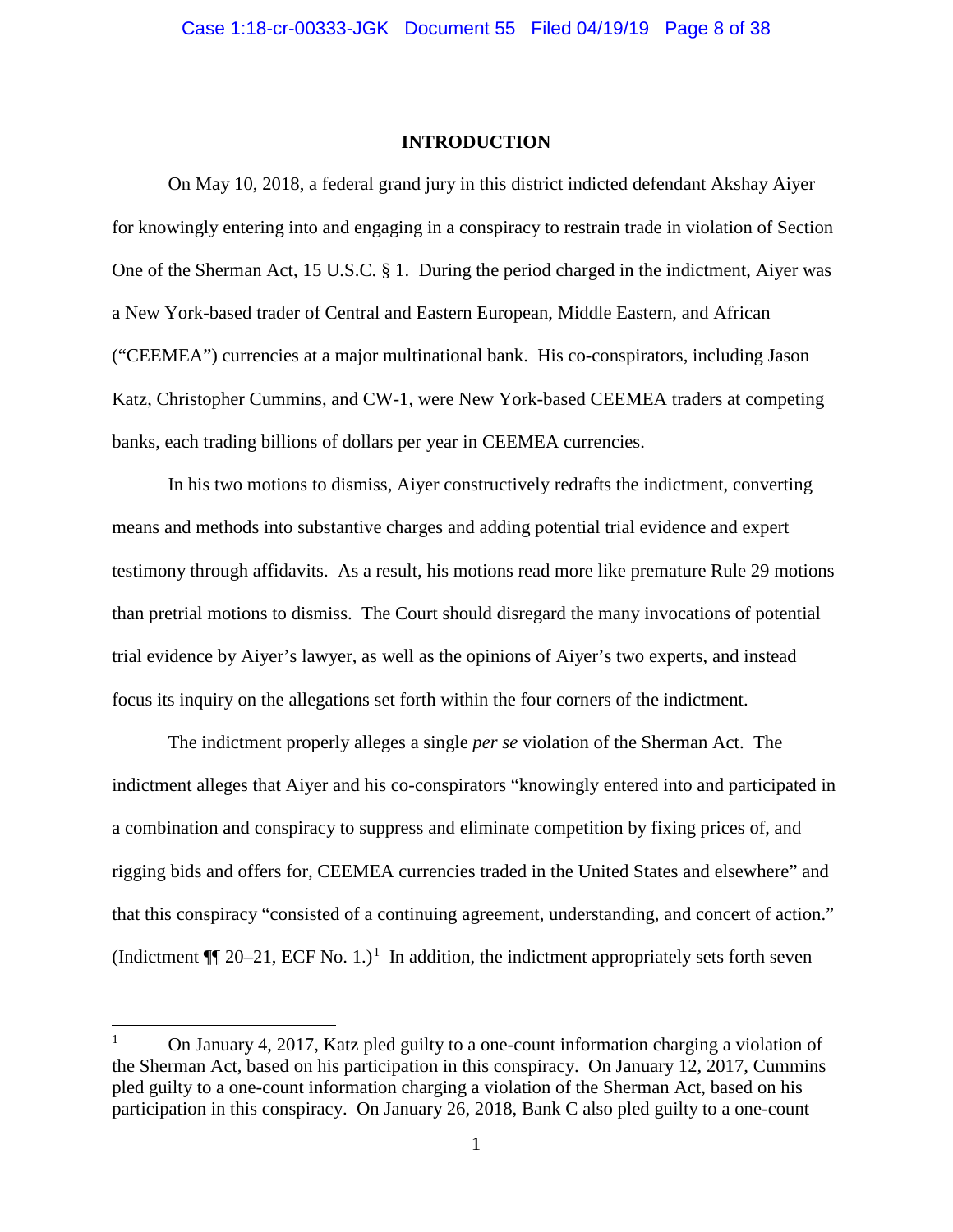#### Case 1:18-cr-00333-JGK Document 55 Filed 04/19/19 Page 9 of 38

means and methods by which this *per se* illegal agreement was effectuated. Accordingly, the indictment properly alleges the offense, and the Court should deny Aiyer's two motions.

First, the Court should deny his Motion to Dismiss the Indictment in Part For Failure to Allege a Crime, (ECF No. 49), because the conspiracy alleged in the indictment constitutes a *per se* violation of the Sherman Act, 15 U.S.C. § 1. It alleges that Aiyer and his co-conspirators were competitors in the foreign currency exchange ("FX") market and that they conspired to suppress and eliminate competition by fixing prices and rigging bids. It is settled law in this circuit that price fixing and bid rigging are subject to the *per se* rule.

Second, the Court should deny Aiyer's Motion to Dismiss the Indictment as Duplicitous, (ECF No. 47), because the indictment properly charges a single overarching conspiracy along with seven means and methods for carrying out that conspiracy. It is settled law in this circuit that an indictment that alleges a single conspiracy carried out through various means and methods is not duplicitous.

#### **LEGAL STANDARD**

An indictment "must be a plain, concise, and definite written statement of the essential facts constituting the offense charged." Fed. R. Crim. P.  $7(c)(1)$ . An indictment is sufficient if it (1) "contains the elements of the offense charged and fairly informs a defendant of the charge against which he must defend," and (2) "enables him to plead an acquittal or conviction in bar of future prosecutions for the same offense." *United States v. Alfonso*, 143 F.3d 772, 776 (2d Cir. 1998) (quoting *Hamling v. United States*, 418 U.S. 87, 117 (1974)). The Court of Appeals for the Second Circuit has "often stated that 'an indictment need do little more than to track the

 $\overline{a}$ 

information charging a violation of the Sherman Act, based on Katz's participation in this conspiracy.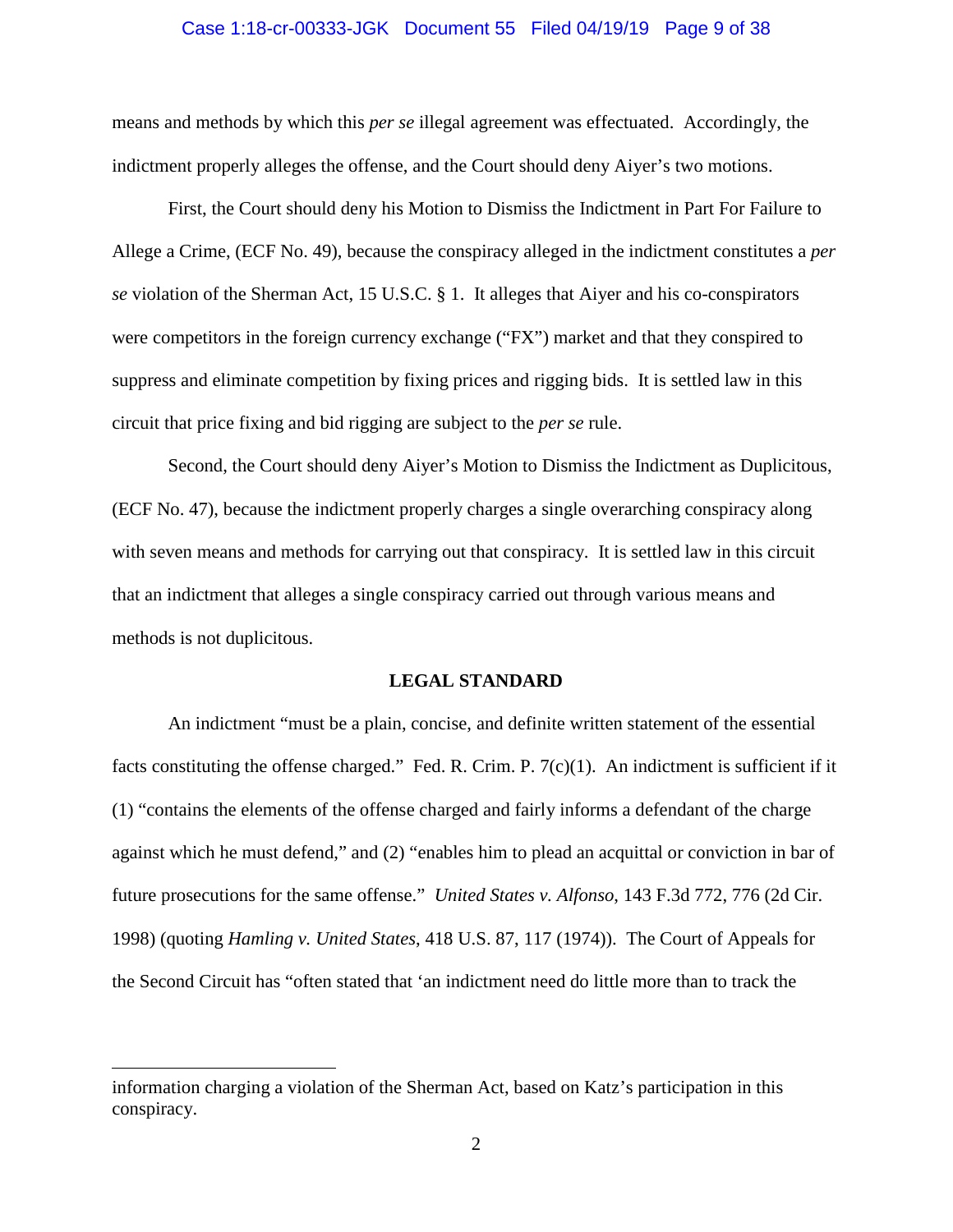#### Case 1:18-cr-00333-JGK Document 55 Filed 04/19/19 Page 10 of 38

language of the statute charged and state the time and place (in approximate terms) of the alleged crime.'" *United States v. Stavroulakis*, 952 F.2d 686, 693 (2d Cir. 1992) (quoting *United States v. Tramunti*, 513 F.2d 1087, 1113 (2d Cir. 1975)).

At the pretrial motion to dismiss stage, the court must accept all allegations in the indictment as true, *Boyce Motor Lines, Inc. v. United States*, 342 U.S. 337, 343 n.16 (1952), and may not address the sufficiency of the evidence, *Alfonso*, 143 F.3d at 777.<sup>2</sup> Accordingly, when considering a pre-trial motion to dismiss, the Court may not "look[] beyond the face of the indictment and [draw] inferences as to the proof that would be introduced by the government at trial." *Alfonso*, 143 F.3d at 776.

Finally, "[t]he dismissal of an indictment is an 'extraordinary remedy' reserved only for extremely limited circumstances implicating fundamental rights." *United States v. De La Pava*, 268 F.3d 157, 165 (2d Cir. 2001) (quoting *United States v. Nai Fook Li*, 206 F.3d 56, 61 (1st Cir. 2000)).

#### **ARGUMENT**

The Court should deny Aiyer's motions to dismiss because (1) the indictment properly alleges a *per se* violation of the Sherman Act, and (2) the indictment properly alleges this one crime in a single count.

<sup>&</sup>lt;sup>2</sup> An "extraordinarily narrow" exception to this rule exists when the Government has made a "detailed presentation of the entirety of the evidence" before the district court prior to the filing of a pretrial motion to dismiss. *United States v. Sampson*, 898 F.3d 270, 282 (2d Cir. 2018) (quoting *Alfonso*, 143 F.3d at 777). Aiyer does not contend, nor could he, that the list of dates provided voluntarily by the Government to Aiyer could place this case within the exception.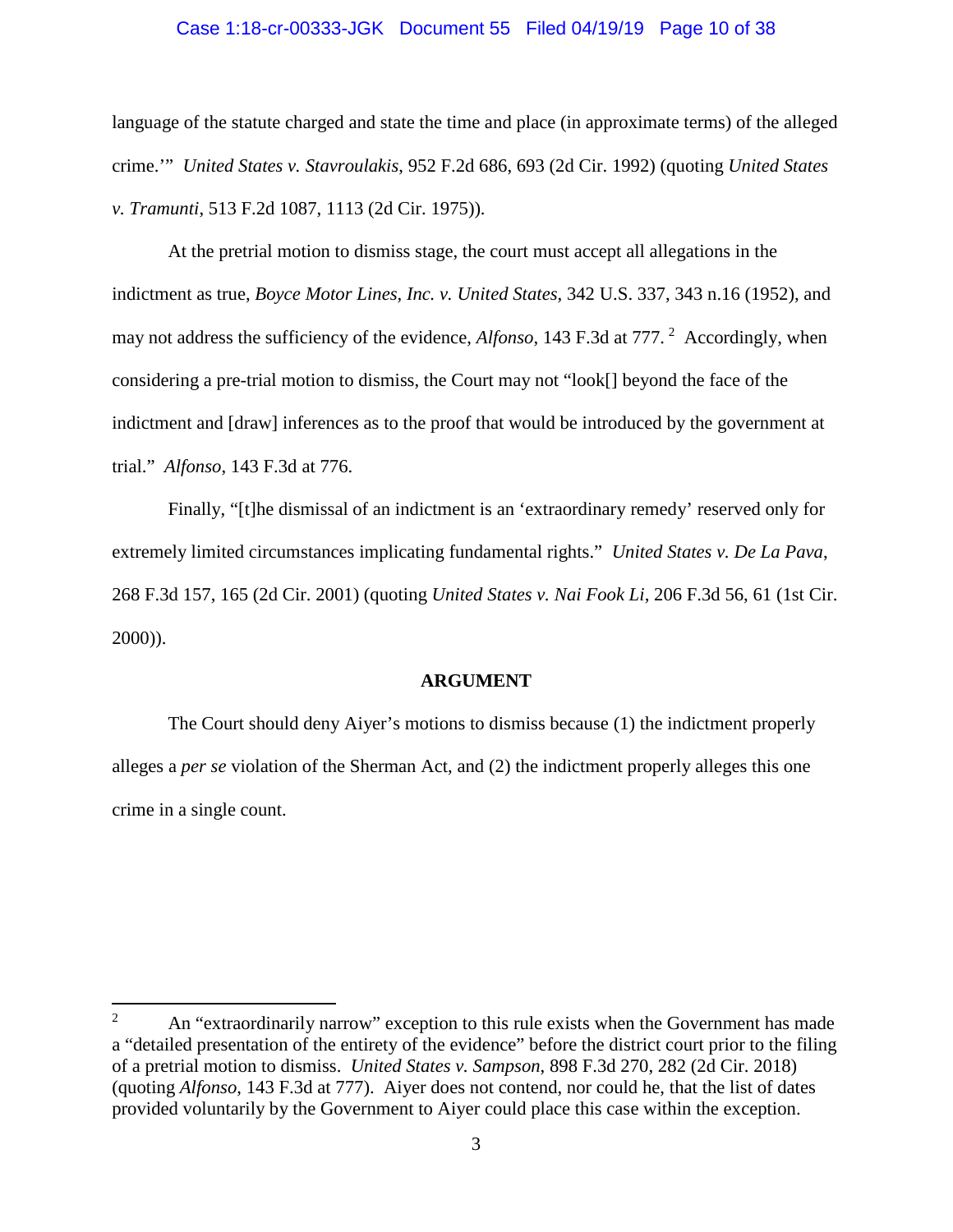## **I. The indictment properly alleges a** *per se* **violation of the Sherman Act, so the Court should deny Aiyer's motion to dismiss for failure to allege a crime.**

Courts long have held that certain restraints of trade are *per se* illegal under the Sherman Act "because of their pernicious effect on competition and lack of any redeeming virtue." *N. Pac. Ry. Co. v. United States*, 356 U.S. 1, 5 (1958); *see also United States v. Socony-Vacuum Oil Co.*, 310 U.S. 150, 224 n.59 (1940) ("Whatever economic justification particular price-fixing agreements may be thought to have, the law does not permit an inquiry into their reasonableness. They are all banned because of their actual or potential threat to the central nervous system of the economy."). Among those *per se* illegal restraints are horizontal price-fixing conspiracies, agreements "formed for the purpose and with the effect of raising, depressing, fixing, pegging, or stabilizing the price." *Socony-Vacuum Oil Co.*, 310 U.S. at 223; *Gelboim v. Bank of America Corp.*, 823 F.3d 759, 771 (2d Cir. 2016) ("Horizontal price-fixing conspiracies among competitors are unlawful *per se*."). Likewise, bid-rigging conspiracies, agreements to coordinate the submission or withholding of bids, are also *per se* illegal. *United States v. Koppers Co.*, 652 F.2d 290, 294 (2d Cir. 1981) ("In cases involving behavior such as bid rigging, which has been classified by courts as a *per se* violation, the Sherman Act will be read as simply saying: 'An agreement among competitors to rig bids is illegal.'" (quoting *United States v. Brighton Bldg. & Maint. Co.*, 598 F.2d 1101, 1106 (7th Cir. 1979))).

#### **A. The charged offense constitutes a** *per se* **Sherman Act violation.**

The indictment alleges a *per se* violation of the Sherman Act because it alleges that competing CEEMEA traders at competing banks entered into an agreement to fix prices and rig bids. The indictment alleges that Aiyer and his co-conspirators were traders at "rival banks," (*see* Indictment ¶ 17), who were in continuous competition with each other in the FX market: they competed with each other to win customer orders, (*see* Indictment ¶ 3), and they competed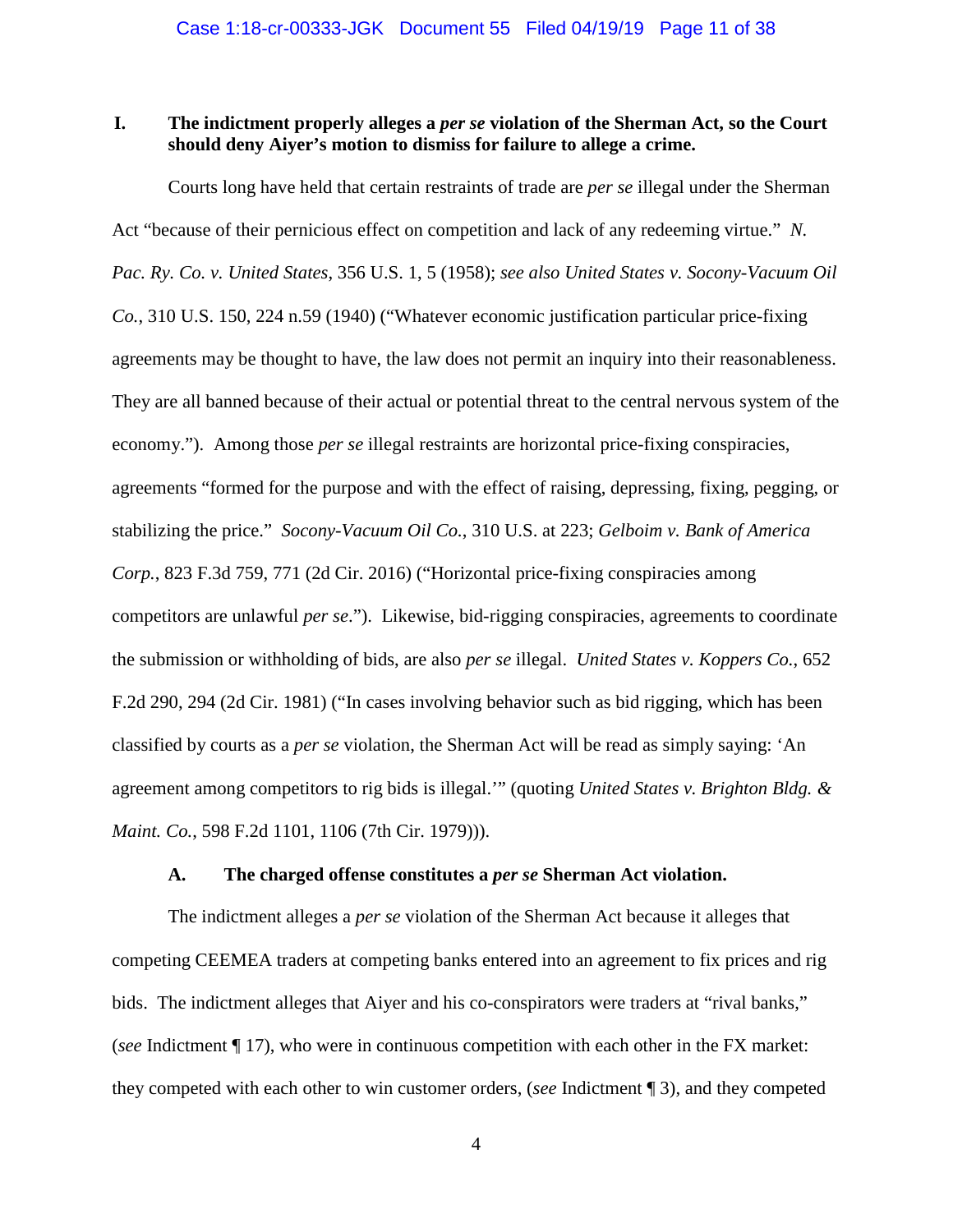#### Case 1:18-cr-00333-JGK Document 55 Filed 04/19/19 Page 12 of 38

in the interdealer market, including on electronic platforms, as they sought to offset positions resulting from customer orders, (*see* Indictment ¶ 9). As such, they were competitors. The indictment alleges that, rather than competing with each other, as they should have, they agreed to "suppress and eliminate competition by fixing prices of, and rigging bids and offers for, CEEMEA currencies traded in the United States and elsewhere." (Indictment ¶ 20.) This agreement was carried out by, *inter alia*, revealing customer information, risk positions, and trading strategies, (Indictment ¶ 22(a)); agreeing to coordinate, and in fact coordinating, trading in the interdealer market in order to increase, decrease, and stabilize the prices and fix rates of CEEMEA currencies, (Indictment  $\P$  22(b)–(d)); filling customer orders at prices that the conspiracy sought to increase, decrease, or stabilize, (Indictment  $\mathcal{Z}_2(e)$ ); and agreeing on prices to quote to customers, (Indictment  $\P$  22 (f)).

Aiyer does not dispute that a price-fixing agreement between competitors carried out, in part, by agreeing on a price to quote to their customers is a *per se* offense. *See Socony-Vacuum*, 310 U.S. at 222 ("[P]rices are fixed . . . if the range within which purchases or sales will be made is agreed upon, if the prices paid or charged are to be at a certain level or on ascending or descending scales, if they are to be uniform, or if by various formulae they are related to the market prices. They are fixed because they are agreed upon."). A price-fixing and bid-rigging agreement carried out, in part, by coordinating the submission of bids and offers on an electronic trading platform also is a *per se* violation of Section One of the Sherman Act. *See id.* at 223 (Regardless of "the machinery employed[,] . . . . a combination formed for the purpose and with the effect of raising, depressing, fixing, pegging, or stabilizing the price of a commodity in interstate or foreign commerce is illegal *per se*."). As the indictment alleges, the Reuters platform is "[o]ne of the most commonly used interdealer electronic platforms for CEEMEA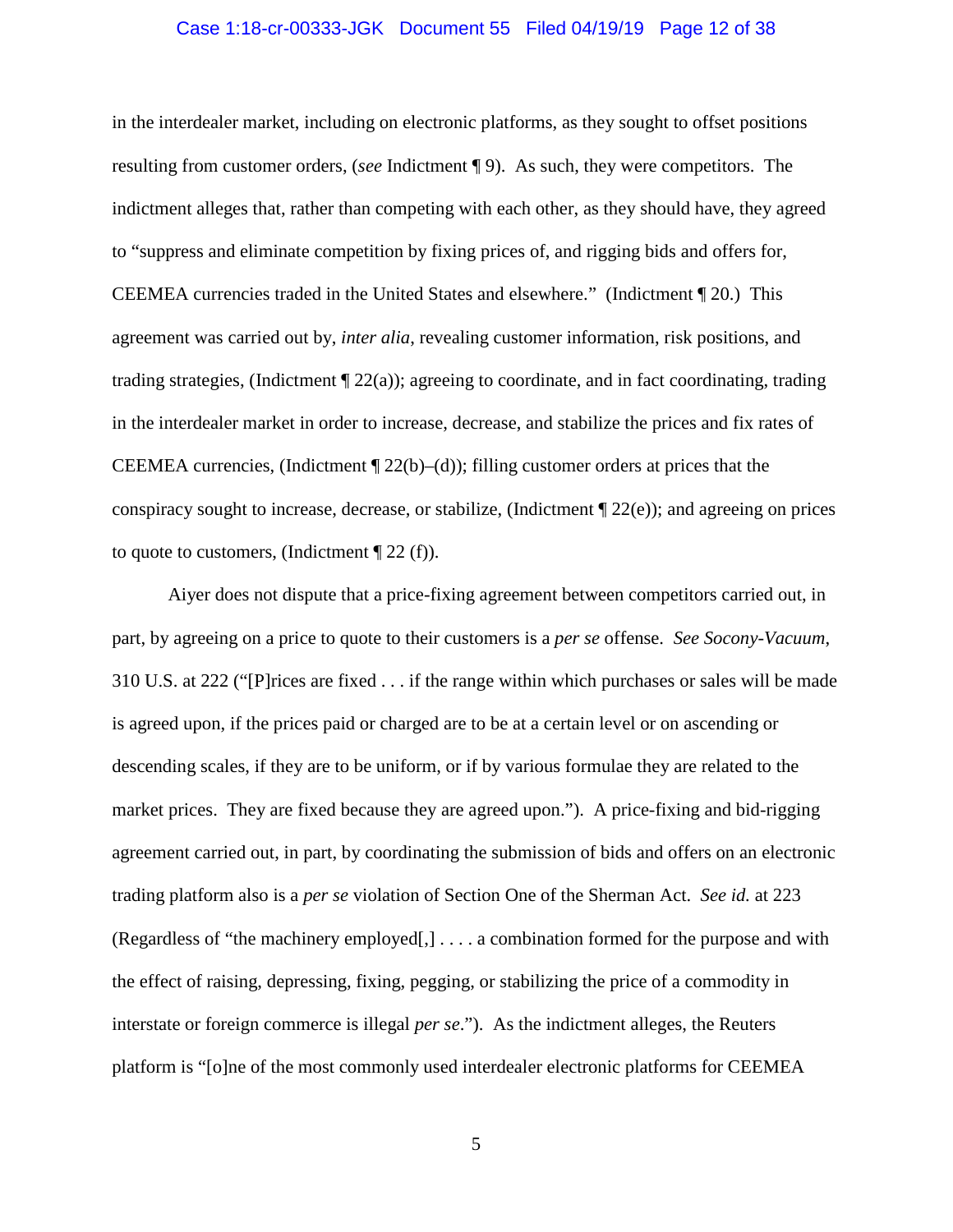#### Case 1:18-cr-00333-JGK Document 55 Filed 04/19/19 Page 13 of 38

currency trading." (Indictment ¶ 10.) Traders at rival banks compete with one another on the Reuters platform by placing bids to buy currency and offers to sell currency. (Indictment ¶ 10.) The interplay between these bids and offers determines the price of the currency. (Indictment ¶ 10.) Accordingly, an agreement to coordinate bidding, offering, and trading on an electronic platform so as to increase, decrease, or stabilize that price is a quintessential *per se* unlawful restraint of trade. *See Socony-Vacuum*, 310 U.S. at 223; *see also Philip Morris Inc. v. Heinrich*, No. 95 CIV 328 (LMM), 1996 WL 363156, at \*8–9 (S.D.N.Y. June 28, 1996) (recognizing bid rigging as a form of price fixing) (citing *Koppers*, 652 F.2d at 294)).

Courts in this circuit have considered allegations similar to those in this indictment and consistently have concluded that the allegations establish a *per se* violation of the Sherman Act. Most recently, in *United States v. Usher*, the court considered an indictment alleging that the defendants, traders at competing banks, "coordinate[d] their bidding, offering, and trading (including their agreement to refrain from bidding, offering, and trading) in and around the time of ECB and WMR 'fixes[]' . . . . 'for the purpose of increasing, decreasing, maintaining, and stabilizing the price of EUR/USD.'" No. 17 CR 19 (RMB), 2018 WL 2424555, at \*4 (S.D.N.Y. May 4, 2018). The court concluded that the indictment alleged a *per se* violation because it alleged "an agreement among competitors at the same level of the market, *i.e.*, they were traders working for dealers in the FX spot market who agreed 'on the way in which they will compete with one another.'" *Id.* (quoting *Nat'l Collegiate Athletic Ass'n v. Bd. of Regents of Univ. of Oklahoma*, 468 U.S. 85, 99 (1984) ("*NCAA*")).

Similarly, in *In re Foreign Exchange Benchmark Rates Antitrust Litigation*, the court considered allegations that traders at competing banks coordinated their trading strategies to manipulate the WM/Reuters fix rate. 74 F. Supp. 3d 581, 587 (S.D.N.Y. 2015) ("*In re Foreign*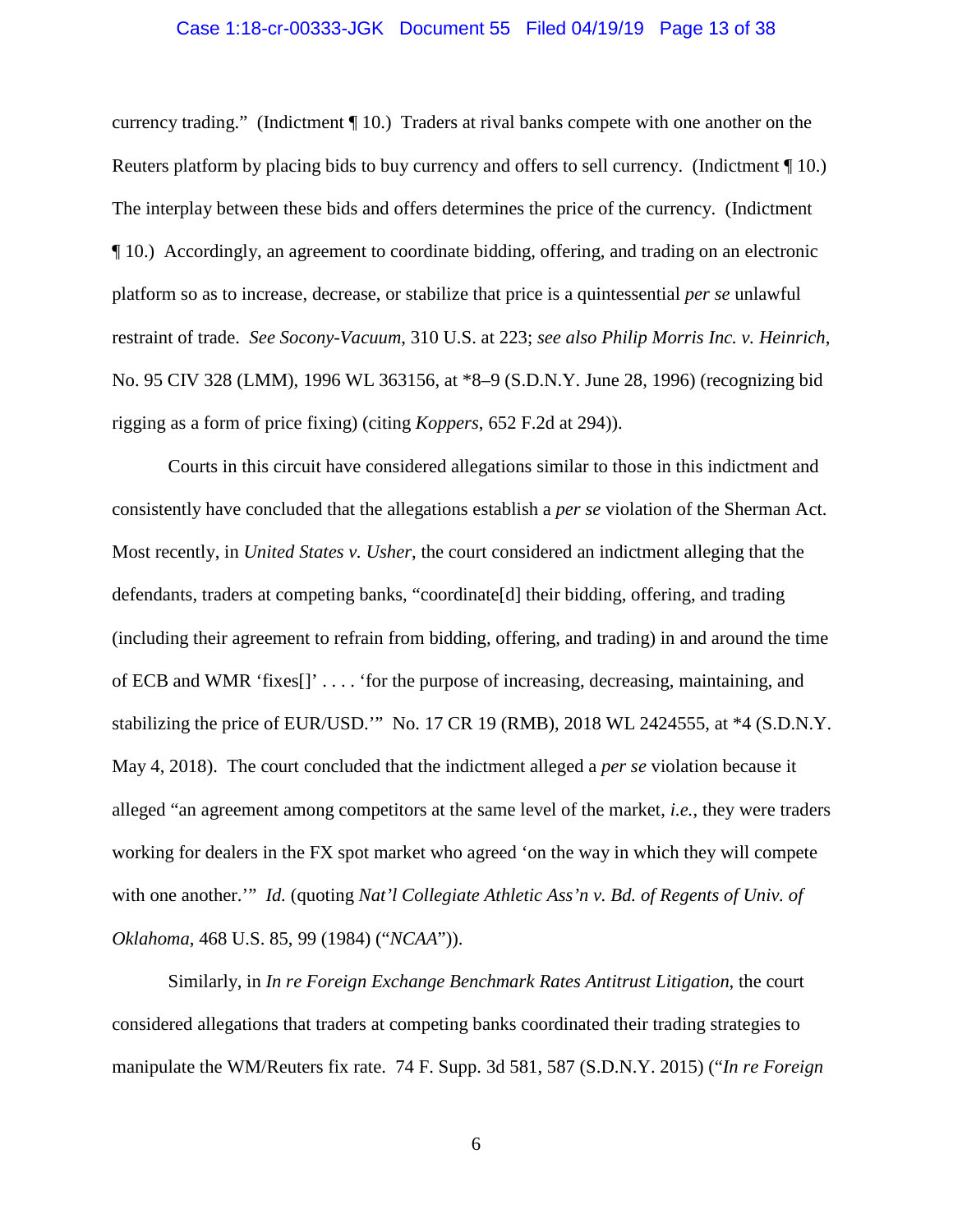#### Case 1:18-cr-00333-JGK Document 55 Filed 04/19/19 Page 14 of 38

*Exchange*"). The court found that the plaintiffs' complaint sufficiently alleged a *per se* pricefixing conspiracy among horizontal competitors because the complaint alleged that competing banks in the FX market conspired together to manipulate a benchmark fix rate, that the benchmark fix rate was a price for the currency being exchanged, that plaintiffs bought financial instruments at that price, and defendants manipulated that price. *Id.* at 592. Likewise, in *Gelboim*, the Court of Appeals for the Second Circuit considered allegations that defendant banks, who were "horizontal competitors in the sale of financial instruments," colluded to depress the London Interbank Offered Rate ("LIBOR"), thereby increasing the cost to plaintiffs, which included the banks' customers. 823 F.3d at 766, 771. The court concluded that such allegations stated a "horizontal price-fixing conspiracy, 'perhaps the paradigm of an unreasonable restraint of trade.'" *Id.* at 771 (quoting *NCAA*, 468 U.S. at 100).

Therefore, consistent with long-standing precedent, including precedent in this circuit addressing similar conduct in the financial industry, the indictment in this case sufficiently alleges a *per se* violation of the Sherman Act.

#### **B. Aiyer's arguments to the contrary have no merit.**

Aiyer effectively concedes that much of the conduct alleged in the indictment constitutes a *per se* violation of the Sherman Act. (*See* Mem. Supp. Def.'s Mot. Dismiss Indictment at 6–7, ECF No. 50.) He nonetheless improperly isolates two of the seven means and methods set forth therein, inappropriately "amplifie[s]" them using material not contained in the indictment, and then argues that such conduct cannot be part of a *per se* case. (ECF No. 50 at 5.)

First, he challenges certain types of coordinated trading in the interdealer market. The indictment alleges that one of the means and methods by which Aiyer and his co-conspirators effectuated their conspiracy was by "coordinating their bidding, offering, and trading of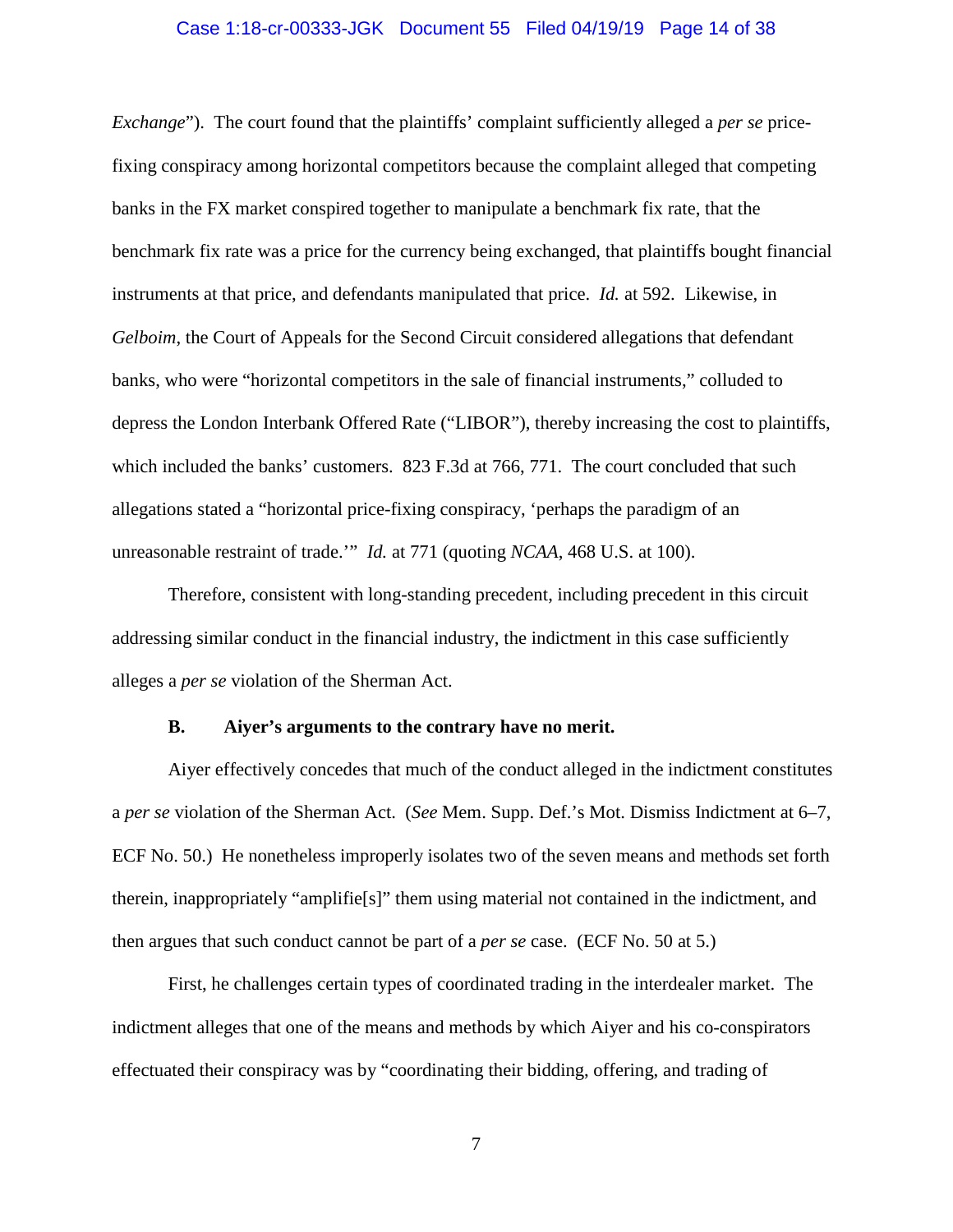#### Case 1:18-cr-00333-JGK Document 55 Filed 04/19/19 Page 15 of 38

CEEMEA currencies . . . in the interdealer market . . . in order to increase, decrease, and stabilize the prices of CEEMEA currencies." (Indictment  $\P$  22(c).) Aiyer erroneously argues that such coordinated trading cannot be part of a *per se* violation because (1) it does not constitute traditional bid rigging or price fixing and (2) it is justified by procompetitive benefits.<sup>3</sup>

Second, he challenges particular instances of coordinated price quotes to customers. The indictment alleges that another one of the means and methods by which Aiyer and his coconspirators effectuated their conspiracy was by "agreeing on pricing to quote to customers." (Indictment ¶ 22(f).) Looking beyond the four corners of the indictment, Aiyer unpersuasively argues that certain instances of coordinated pricing to customers cannot be part of a *per* se violation because in those instances he and Katz were in a "vertical" relationship.

Aiyer's arguments are flawed as a matter of procedure and substance. First, they are improperly based on reference to materials found outside the four corners of the indictment. Second, they are legally insufficient.

# **1. Aiyer's arguments are impermissibly based on facts and evidence outside the four corners of the indictment.**

Aiyer's motion inappropriately relies on potential trial evidence and expert opinions. On November 19, 2018, Aiyer filed a motion for a bill of particulars, seeking a list of "60 incidents of conduct" that might be at issue at trial to be produced by January 15, 2019. (Mem. Supp. Def.'s Mot. Bill Particulars at 2, ECF No. 33.) At a status conference before the Court on December 11, 2018, the Government agreed to provide to Aiyer a list of 100 dates about which it

 $3$  Citing to evidence outside the indictment, Aiver also argues that evidence that he and/or his co-conspirators engaged in what he characterizes as "spoofing" or "fictitious trades" does not constitute "classic price fixing, bid rigging, or any other *per se* antitrust violation." (ECF No. 50 at 22–23.) The proper vehicle for challenging the type of evidence the Government is permitted to offer at trial is a motion in limine, not a pretrial motion to dismiss.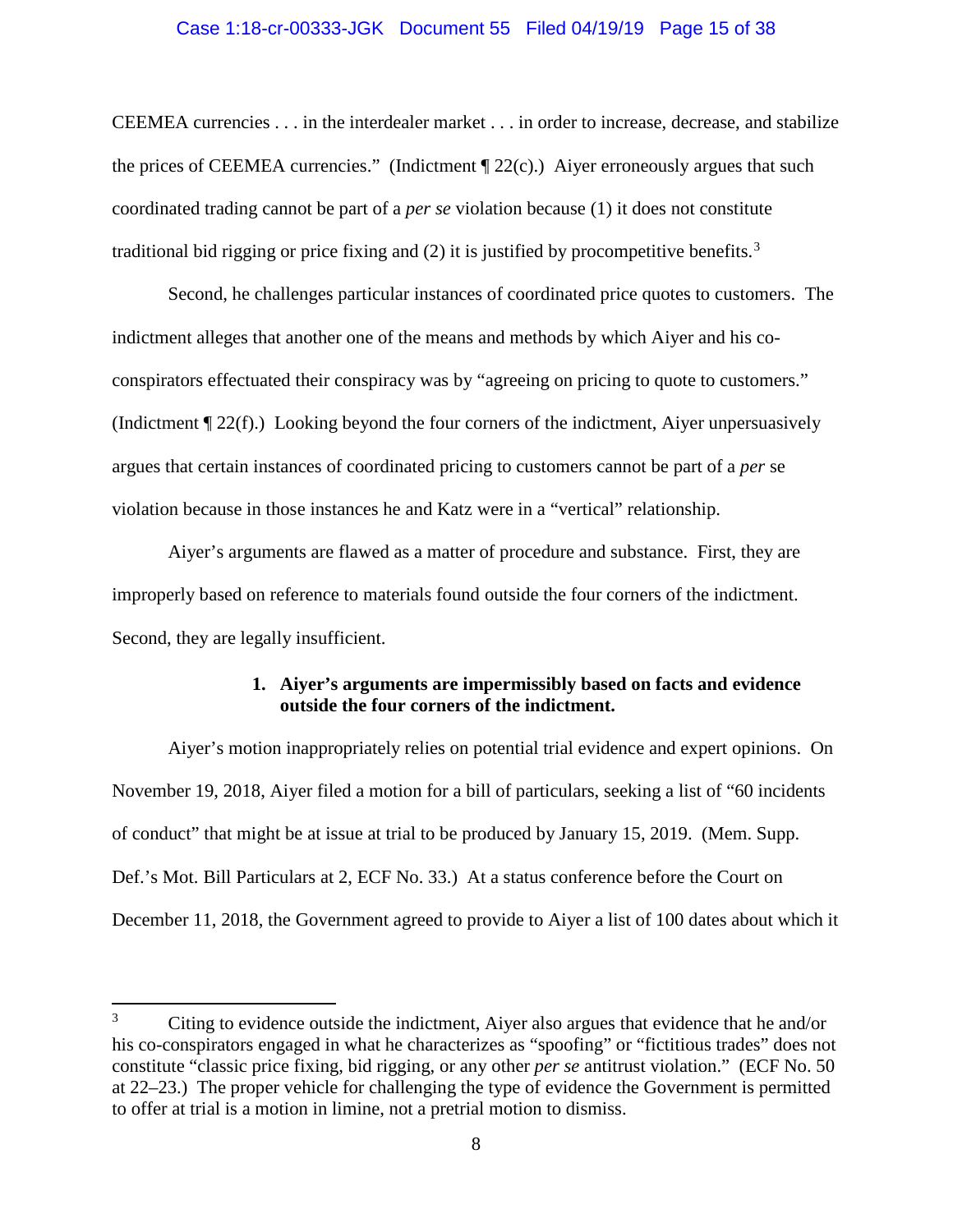#### Case 1:18-cr-00333-JGK Document 55 Filed 04/19/19 Page 16 of 38

might present evidence at trial, and the Court subsequently denied the motion for a bill of particular as moot. (Order, ECF No. 41.) On January 31, 2019, the Government provided Aiyer with a list of 70 dates about which it might present evidence at trial. Aiyer's repeated citation to this list, along with reference to affidavits of two potential experts, is improper at this stage. *See Alfonso*, 143 F.3d at 776 (when considering a pretrial motion to dismiss, a district court may not ordinarily "look[] beyond the face of the indictment and dr[a]w inferences as to the proof that would be introduced by the government at trial").

Nonetheless, Aiyer incorrectly attempts to justify consideration of trial evidence at the pretrial motion to dismiss stage by invoking the principle that "[a]n indictment must be read to include facts which are necessarily implied by the specific allegations made." *Stavroulakis*, 952 F.2d at 693 (quoting *United States v. Silverman*, 430 F.2d 106, 111 (2d Cir. 1971)). (*See* ECF No. 50 at 6 n.1 ("It is perfectly permissible for the Court to consider these additional facts when ruling on this Motion."); Mem. Supp. Def.'s Mot. Dismiss Indictment at 4 n.1, ECF No. 48 ("In assessing the Indictment's duplicity, the Court may be guided by the specific instances of trading-related conduct the Government has now identified as conduct potentially at issue at trial.")) Aiyer misapplies this principle in an attempt to shoehorn trial evidence into his pretrial motions to dismiss. When courts invoke this principle, it is to justify a "common sense" reading of an indictment. *See Stavroulakis*, 952 F.2d at 693. For example, the Court of Appeals for the Second Circuit invoked this rule when it reasoned that "use of the words 'labor organization'... necessarily implies the fact that the labor organization is engaged in an industry affecting commerce . . . so the use of that term of art in the indictment necessarily implies that the essential element of interstate commerce is charged in the indictment." *Silverman*, 430 F.2d at 111. Similarly, the court in *United States v. Rajaratnam* invoked this principle, reasoning that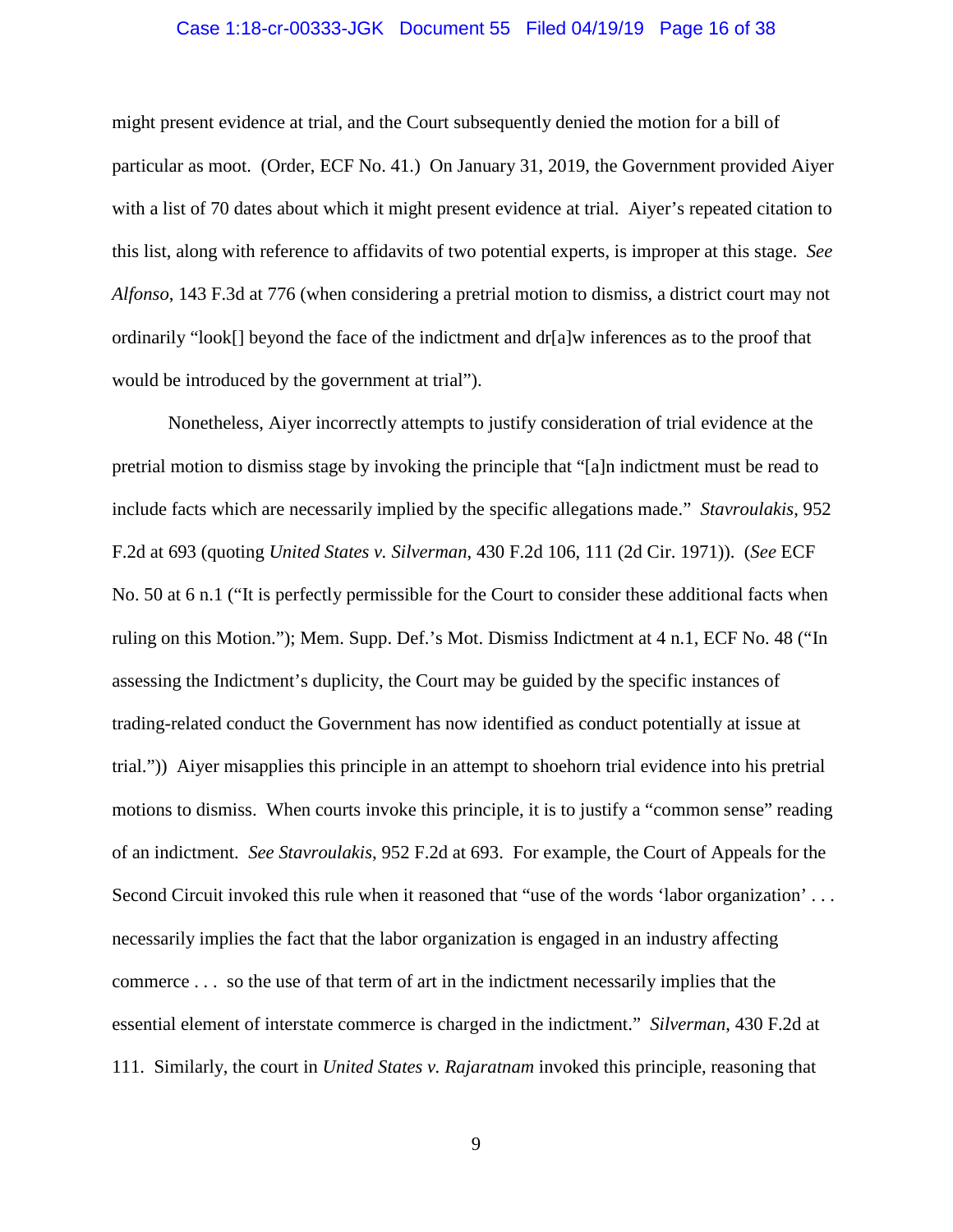#### Case 1:18-cr-00333-JGK Document 55 Filed 04/19/19 Page 17 of 38

allegations that "the tippers disclosed the inside information in breach of their fiduciary duties . . . . necessarily implie[d] a personal benefit" to the tippers. No. 13 CR. 211 (NRB), 2014 WL 1554078, at \*2 (S.D.N.Y. Apr. 17, 2014).

The potential trial evidence Aiyer asks the Court to consider (e.g., chats, investigative reports, and expert opinions) is a far cry from the type of facts that courts may properly consider when using "common sense" and reading the indictment "to include facts which are necessarily implied by the specific allegations made." *Stavroulakis*, 952 F.2d at 693 (quoting *Silverman*, 430 F.2d at 111). Accordingly, the Court must disregard Aiyer's repeated reference to and interpretations of the list of dates that the Government voluntarily provided to Aiyer, the potential trial evidence attached as exhibits to his motions, and the analysis offered by Aiyer's two experts. To do otherwise would be to convert these pretrial motions to dismiss into premature Rule 29 motions based on hypothetical trial evidence.<sup>4</sup>

# **2. Coordinated trading in an interdealer market can properly be part of a** *per se* **conspiracy.**

Aiyer erroneously argues that coordinated trading in the interdealer market cannot not be part of a *per se* case because it does not constitute "traditional bid rigging or price fixing." (ECF No. 50 at 12–17.) In advancing this argument, Aiyer ignores the recent financial markets cases in this circuit in which courts have held directly to the contrary. *See Usher*, 2018 WL 2424555, at \*4 (indictment sufficiently alleged *per se* violation of the Sherman Act based on agreement to fix prices by coordinating trading in the FX interdealer market to affect WMR and ECB fix price); *In re Foreign Exchange*, 74 F. Supp. 3d at 587, 594 (complaint sufficiently alleged *per se* 

 <sup>4</sup> A timely Rule 29 motion brought after the close of the Government's case at trial would be based not on Aiyer's cherry-picked hypothetical trial evidence but instead on the entirety of the evidence—including incriminating chats, audio recordings, text messages, trading data, and testimony from cooperating witnesses—that the Government will present.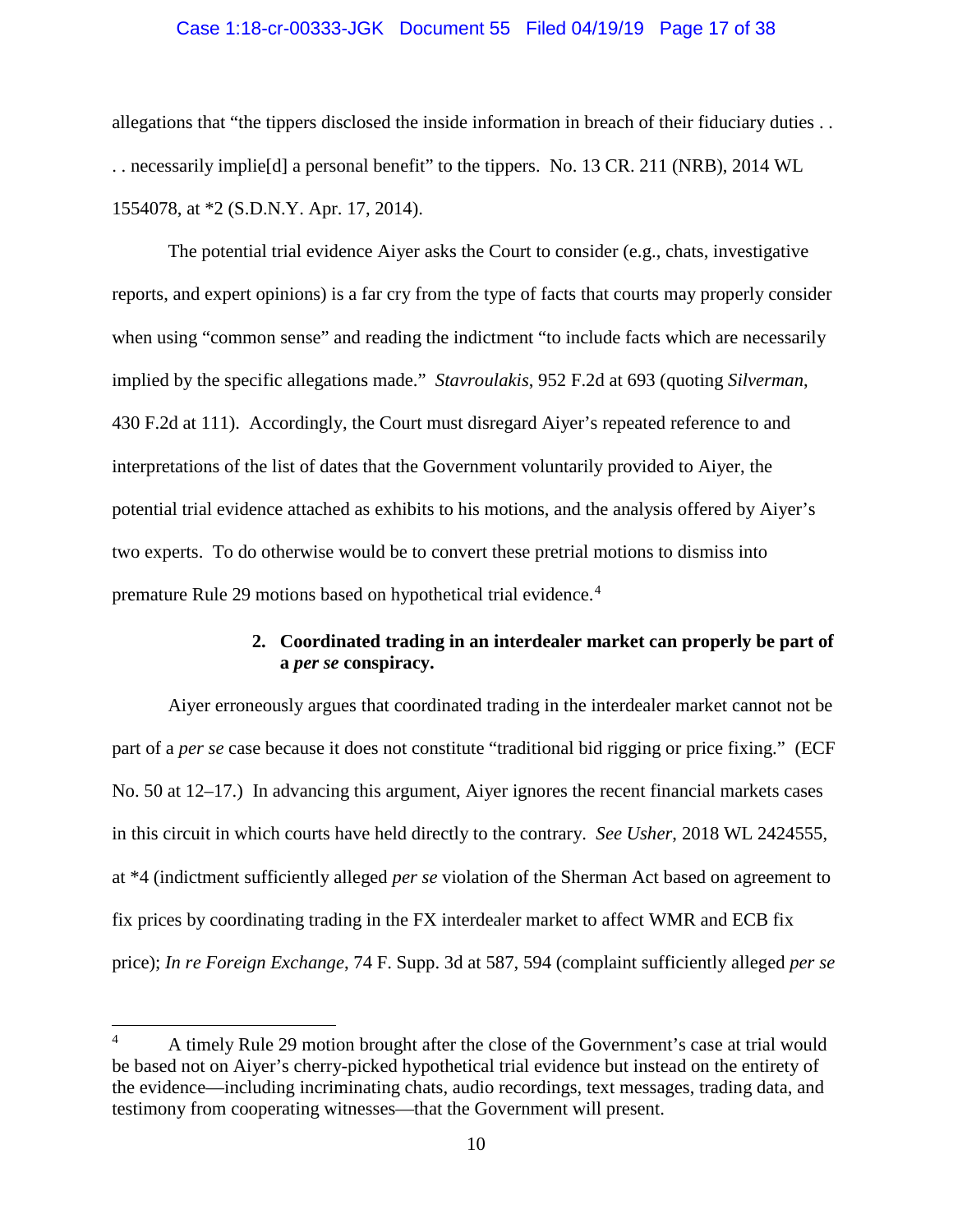#### Case 1:18-cr-00333-JGK Document 55 Filed 04/19/19 Page 18 of 38

violation of the Sherman Act based on agreement to fix prices by executing "concerted trading strategies" on the interdealer FX platform designed to affect the WMR fix price).<sup>5</sup>

Notwithstanding this clear precedent, Aiyer argues that the coordinated submission of bids or offers by competitors on the Reuters platform cannot constitute bid rigging or price fixing because "supply (or demand) in the interdealer market is not eliminated, but at most deferred," and because such coordinated trading may only "disadvantage a counterparty in a specific transaction at a specific moment, but it is not expected to influence output or price to end-users." (ECF No. 50 at 13.) Aiyer's argument is based on several non-existent legal requirements.

As to his first argument, whether an indictment sufficiently alleges bid rigging has nothing to do with how long supply and demand is affected, whether there is an impact on the "total activity level in the interdealer market," or how many victims are harmed. (*See* ECF No. 50 at 13.) So long as there is an allegation of a *per se* violation, "[n]o further showing of actual adverse effect in the marketplace is necessary. This attribute separates evaluation of *per se* violations—which are presumed illegal—from rule of reason violations." *Gelboim*, 823 F.3d at 776; *see also United States v. Kemp & Assocs., Inc.*, 907 F.3d 1264, 1277 (10th Cir. 2018) (when considering whether the *per se* rule applies, it does not "matter that the alleged agreement would

<sup>&</sup>lt;sup>5</sup> Aiyer may argue that these cases are distinguishable because the central issue in those cases was manipulation of fix or benchmark rates. Indeed, this may be why he concedes that it would be inappropriate for him to challenge allegations that he and his co-conspirators "conspired to manipulate benchmark currency prices set during a 'fix.'" (*See* ECF No. 50 at 6– 7.) To the extent that he intends to distinguish conduct intended to influence benchmark rates from conduct intended to influence real-time prices of CEEMEA currencies, such a distinction is meaningless. In the financial markets cases discussed above, the courts concluded that agreements to manipulate benchmark rates constituted price fixing because the benchmark rate was a price or a component thereof. *See, e.g.*, *In re Foreign Exchange*, 74 F. Supp. 3d at 592. Here, the indictment alleges that coordinated trading (separate from coordinated trading around fixes) was intended to affect the current price of CEEMEA currencies on the interdealer platform.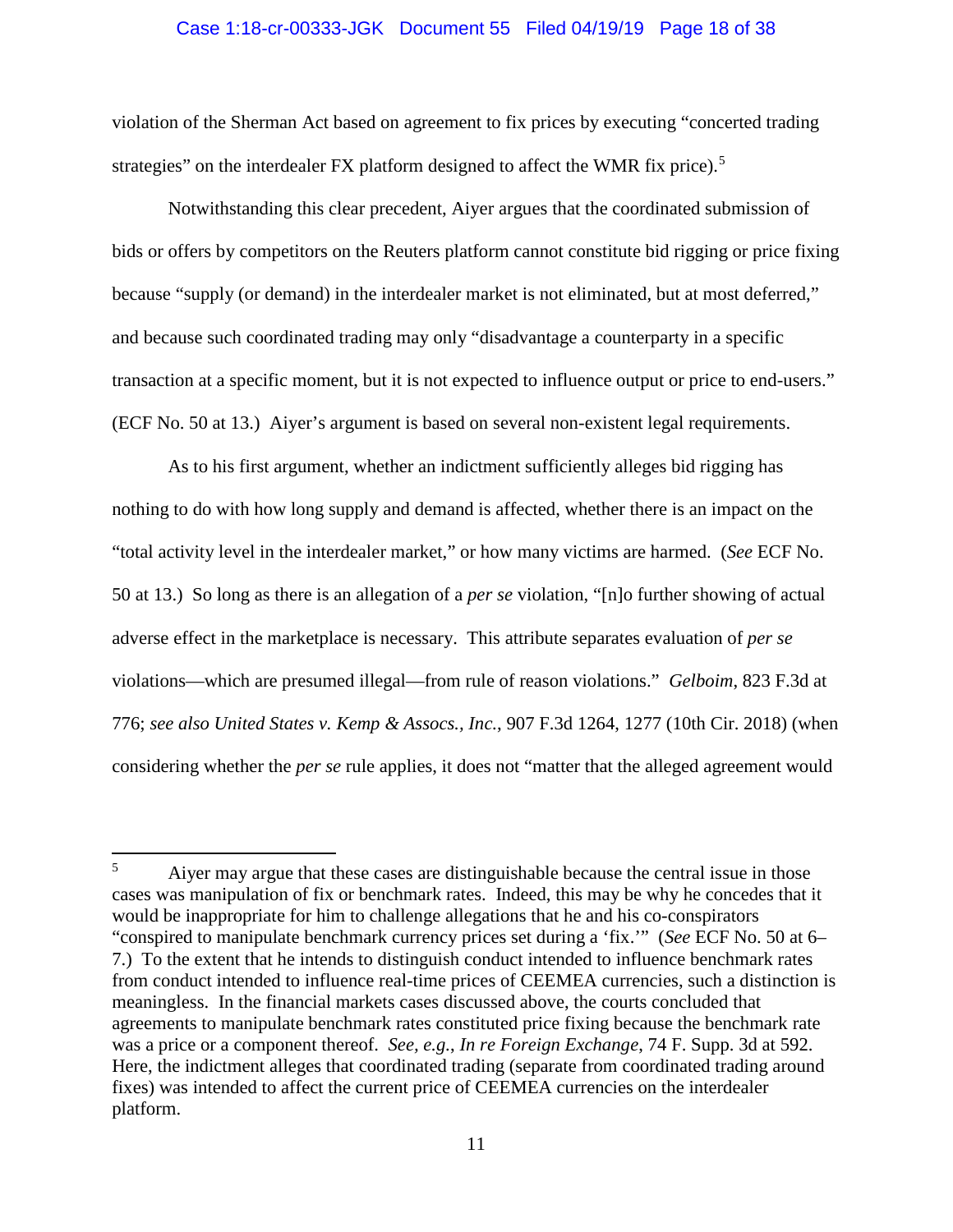#### Case 1:18-cr-00333-JGK Document 55 Filed 04/19/19 Page 19 of 38

only affect a small number of potential customers"); *United States v. Joyce*, 895 F.3d 673, 677 (9th Cir. 2018) (rejecting defendant's argument that "the *per se* rule should not apply to the [bid rigging] scheme in which he participated because that scheme, which he says involved 'a few participants in a narrow set of public foreclosure auctions,' did not have any 'demonstrable effect on the pricing or quantity of the real estate sold'").

Second, he wrongly suggests that coordinated trading on an interdealer platform cannot be part of a *per se* bid-rigging or price-fixing case unless it has a "tendency" to affect consumers outside this interdealer platform. (ECF No. 50 at 13, 15.) This argument misconstrues the nature of the FX market and the conspiracy alleged in the indictment. As alleged in the indictment, dealers in the FX market, and traders working on their behalf, compete with each other in two main ways: they compete with each other to win customer orders, (Indictment ¶ 3), and they compete with each other in the interdealer market as they seek to offset positions resulting from these customer orders, (Indictment ¶ 9). As part of their overall conspiracy to suppress and eliminate competition for CEEMEA currencies, Aiyer and his co-conspirators curtailed their competition by agreeing on prices to quote to customers, (Indictment  $\P$  22(f)), and coordinating their trading and pricing strategies on the interdealer market, (Indictment ¶ 22(c), (d)). Accordingly, their overarching agreement to suppress and eliminate competition for CEEMEA currencies was with respect both to prices paid by customers that approached the sales desks of their respective banks *and* to prices paid by other counterparties on the interdealer platform.

Not only is Aiyer's argument based on a mischaracterization of the FX market, he also cites no case law supporting the proposition that an indictment alleging a *per se* violation carried out, in part, through coordinated trading on an interdealer platform must also allege that such coordinated trading had a tendency to affect the price quoted to a customer. He relies on *Granite*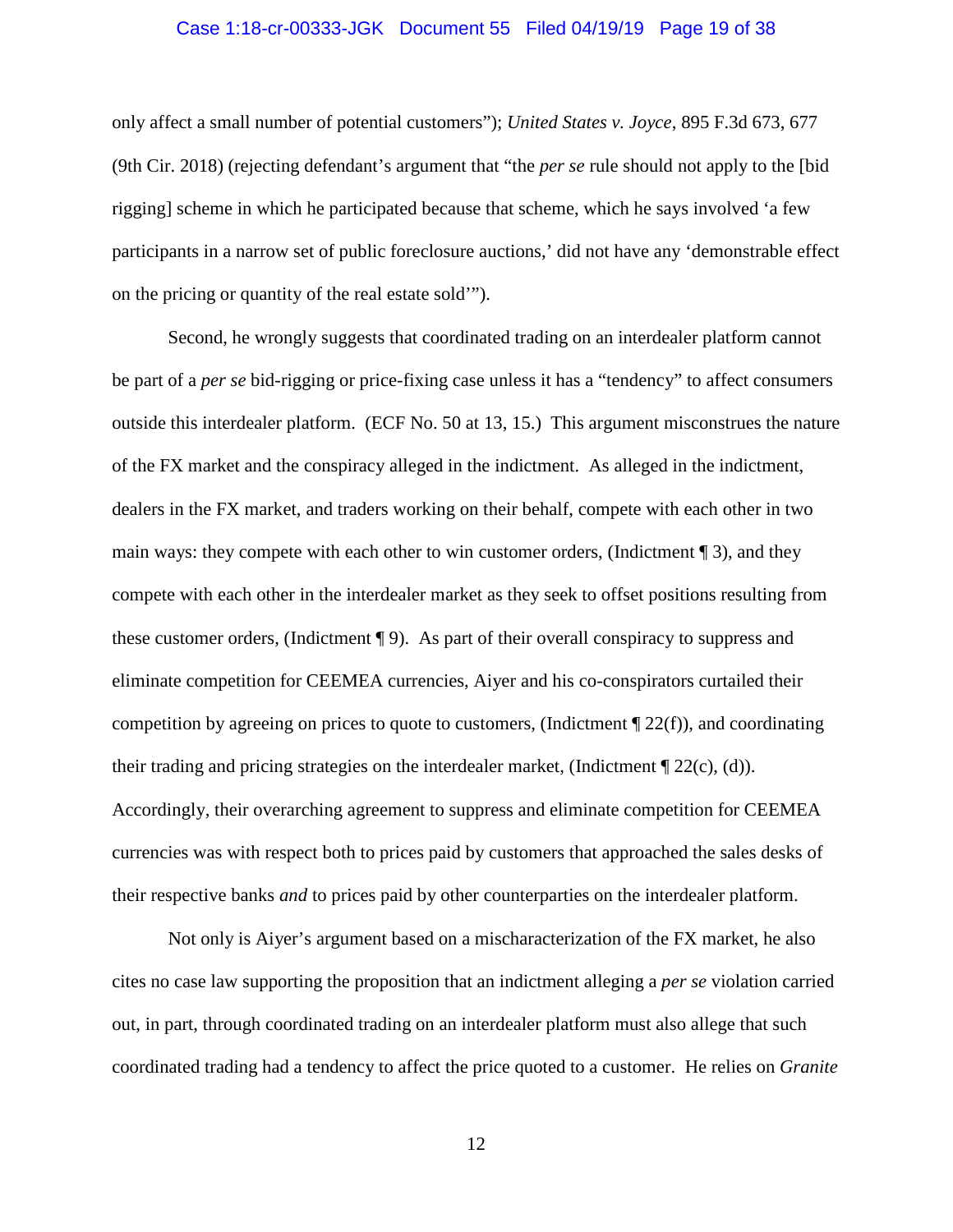*Partners, L.P. v. Bear Stearns Co. Inc.*, 17 F. Supp. 2d 275 (S.D.N.Y. 1998), to support the drawing of a material distinction between counterparties on an interdealer market and "end-user" customers, but the court in that case did not make that distinction in deciding to apply the rule of reason.

*Granite Partners* involved a civil case where the plaintiffs alleged numerous theories, including breach of contract, breach of fiduciary duty, torts, fraud, and antitrust, including a claim under the Sherman Act. *Granite Partners*, 17 F. Supp. 2d at 281. The court held that the rule of reason applied to the Sherman Act claim, but this conclusion did not depend on any kind of "counterparty"/"end-user" distinction. Rather, the court held that the rule of reason applied due to the specific facts of the case, a contractual dispute arising out of contractual provisions that allowed concerted action in an opaque market created by the defendants:

[T]he traditional "horizontal price-fixing" paradigm does not contemplate a business practice and circumstance, such as the one alleged here, in which an unprecedented multibillion dollar liquidation took place in a falling market, where the liquidation was governed by contract under which deemed sales were expressly permitted, where all parties understood that the contract permitted some form of concerted action as a mechanism by which to gauge prices, where there was no "widely distributed or readily available" price quotations for [the securities at issue] by which to set a standard price . . . and where all of the Brokers alleged to have created the market were on the "sell" side.

*Id.* at 297. Thus, the court's decision to apply the rule of reason is cabined to its unique facts and is inapplicable here.<sup>6</sup>

<sup>&</sup>lt;sup>6</sup> Aiyer quotes a section of a subsequent opinion in the same case wherein the court points out that "the [plaintiff] has not alleged that the collusion itself had any impact whatsoever on the secondary market for [the securities], or upon the price at which the Funds' [securities] were resold." (ECF No. 50 at 21 (quoting *Granite Partners, L.P. v. Bear Stearns Co. Inc.*, 58 F. Supp. 2d 228, 243 (S.D.N.Y 1999)).) He seemingly cites to this section in order to argue that collusion must have an impact on the market as a whole, as opposed to merely on particular counterparties. However, this quotation is taken from a section of the court's opinion in which the court was conducting the first step of the rule of reason inquiry. The first step requires the court to determine whether the plaintiff had alleged an "actual adverse effect on competition as a whole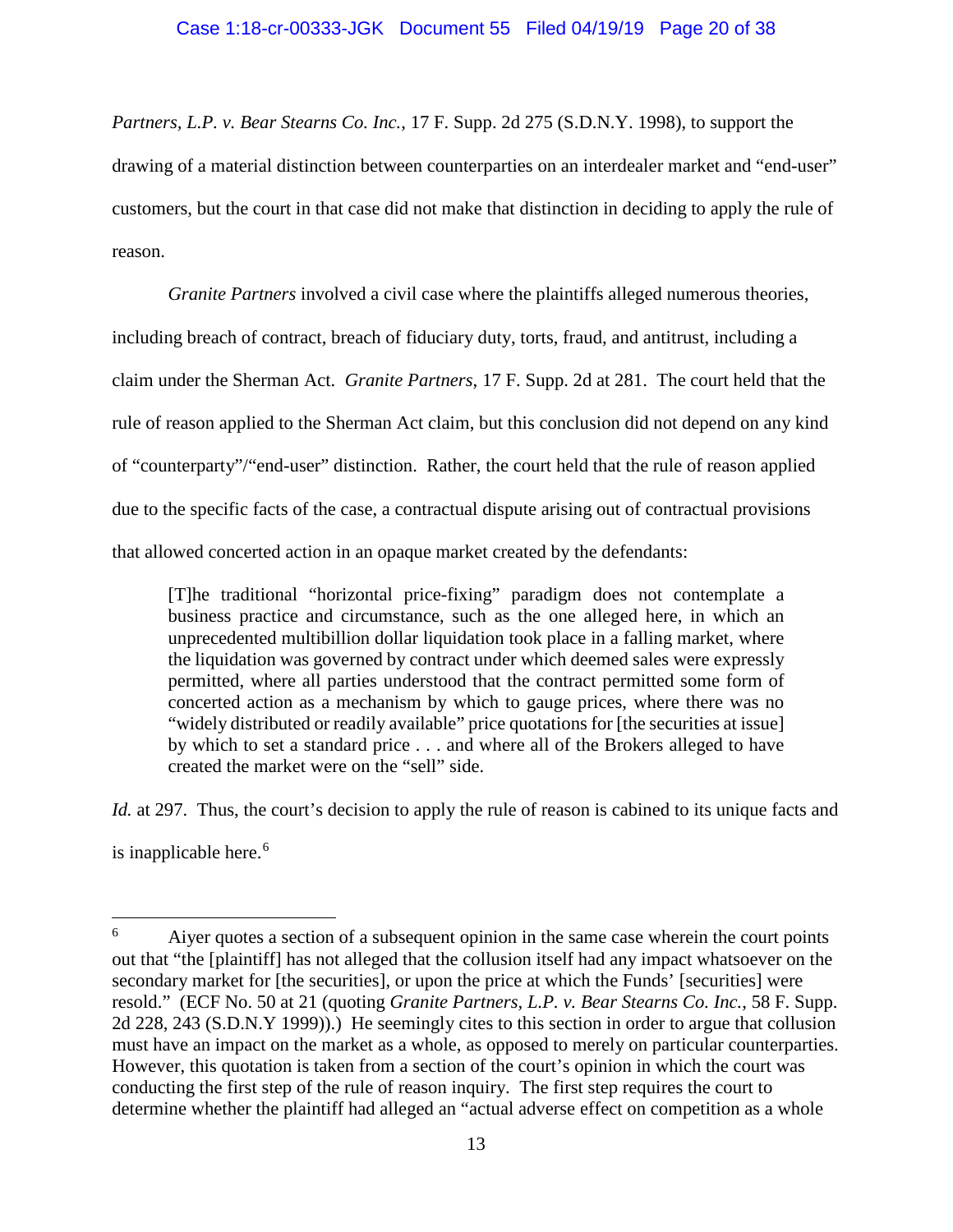#### Case 1:18-cr-00333-JGK Document 55 Filed 04/19/19 Page 21 of 38

Aiyer inappropriately relies on *Apex Oil Co. v. DiMauro*, 713 F. Supp. 587 (S.D.N.Y. 1989) for the proposition that "coordinated trading that affects price as a collateral consequence of disadvantaging a counterparty is not price fixing." (ECF No. 50 at 15.) Again, the court did not make that distinction, and the decision cannot be interpreted to support that proposition. Contrary to how Aiyer would like to interpret the holding of that case, the court decided to apply the rule of reason at the summary judgment stage (rather than on a motion to dismiss) because, under the unique facts of that case, the plaintiff had failed to show that the purpose of the conspiracy was price fixing. *Apex*, 713 F. Supp. at 597. In contrast, the indictment here is plain on its face that the alleged conspiracy was formed for the purpose of suppressing and eliminating competition by price fixing and bid rigging. (Indictment ¶ 20.)

Finally, Aiyer wrongly invokes *Board of Trade of City of Chicago v. United States*, 246 U.S. 231 (1918), to argue that the Court must "assess[] the nature of the restraint for the likelihood of anticompetitive effects in order to justify *per se* treatment." (ECF No. 50 at 16.) The nature of the restraint at issue in *Board of Trade* was notably different than the restraint alleged in the indictment here. In that case, the Board of Trade sought to create a public market for a certain type of grain order by restricting the period of price-making. *Bd. of Trade*, 246 U.S. at 240. While the restriction on the "period of price-making" impacted pricing in the sense that all bids during a specific period had to be a specific price, the rule had the effect of taking the private transactions into the public market, increasing pricing transparency and competition for grain to arrive. *Id.* On this specific set of facts, the Supreme Court found that the restraint

 $\overline{a}$ 

in the relevant market." *Granite*, 58 F. Supp. 2d at 239 (quoting *K.M.B. Warehouse Distribs., Inc. v. Walker Mfg. Co.*, 61 F.3d 123, 127 (2d Cir. 1995)). This inquiry was wholly unrelated to the court's analysis as to whether the *per se* rule applied and is wholly unrelated to the issue here.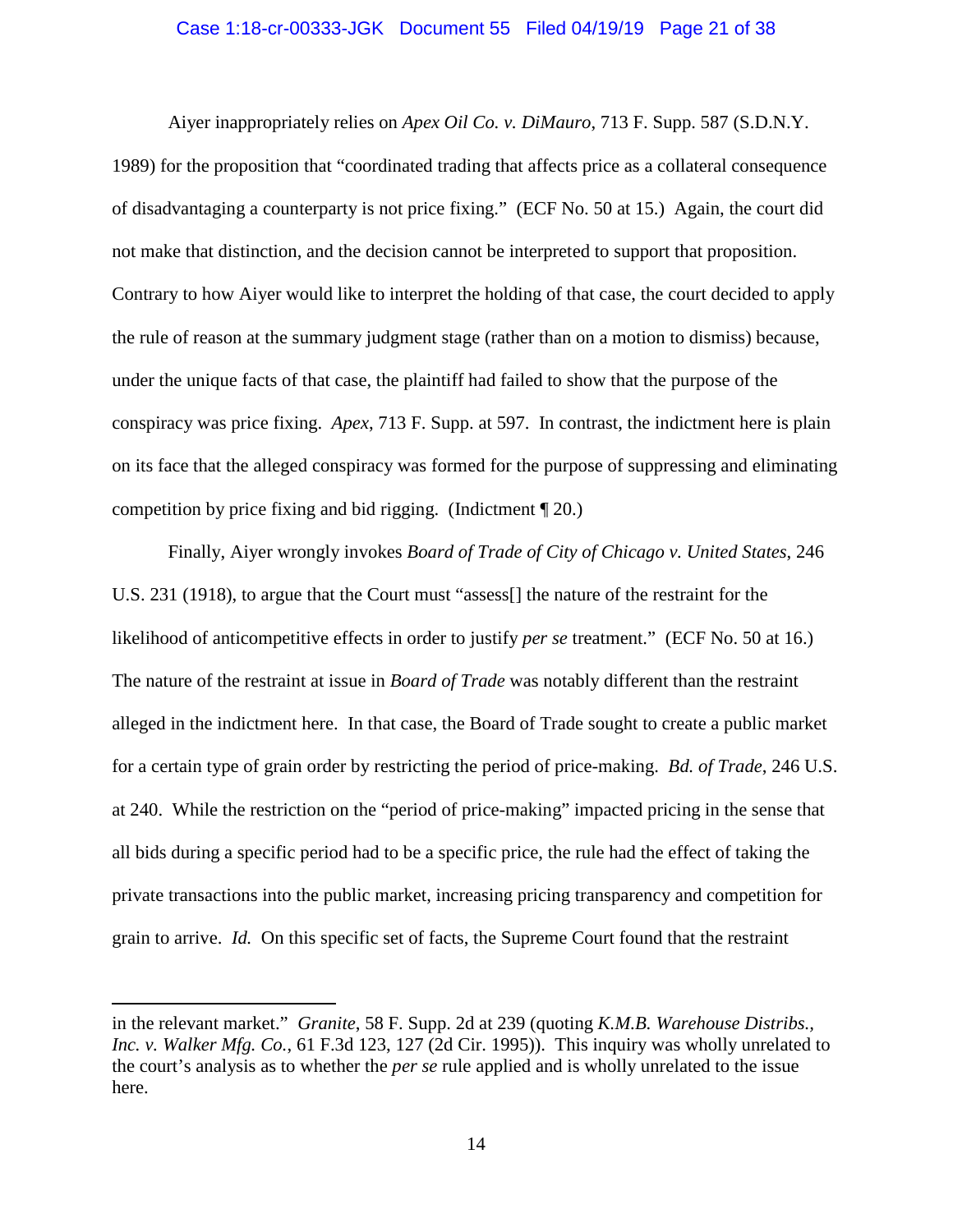#### Case 1:18-cr-00333-JGK Document 55 Filed 04/19/19 Page 22 of 38

created by the rule was reasonable. *Id.* at 241. In contrast, the indictment here alleges that Aiyer and his co-conspirators agreed to *suppress* competition by fixing prices and rigging bids, arguably decreasing price transparency and competition.

In sum, Aiyer's argument is flawed because he mischaracterizes the nature of the FX market and the competitive relationship of Aiyer and his co-conspirators. Furthermore, his reliance on fact-specific, inapposite cases addressing notably different conduct, rather than recent cases in this circuit addressing similar conduct in the financial markets industry, reveals the weakness of his argument. Consistent with the relevant precedent addressing this conduct in this industry, the indictment against Aiyer plainly alleges price fixing and bid rigging and the *per se* rule therefore applies.

## **3. Consideration of any purported procompetitive benefits is improper in a** *per se* **case.**

Aiyer unpersuasively argues that the coordinated trading conduct was ancillary to a procompetitive enterprise and, therefore, the rule of reason should apply. (ECF No. 50 at 17– 22.) More specifically, he asks the Court to accept his factual assertion that the chatroom between Aiyer and his co-conspirators was a "joint venture" created for the purpose of sharing information and sourcing liquidity and that the agreement with respect to coordinated trading on the interdealer platform was a restraint ancillary to this joint venture. As a threshold matter, none of the justifications offered by Aiyer—e.g., the need to share information, source liquidity, or manage risk—are based on facts alleged in the indictment. (*See* ECF No. 50 at 17–22.) Accordingly, the Court may not properly consider them at this stage as a procedural matter. *Alfonso*, 143 F.3d at 776–77.

Second, as a matter of law, the Court may not consider procompetitive benefits in a *per se* case. Aiyer's argument that the supposed benefits render this conspiracy subject to the rule of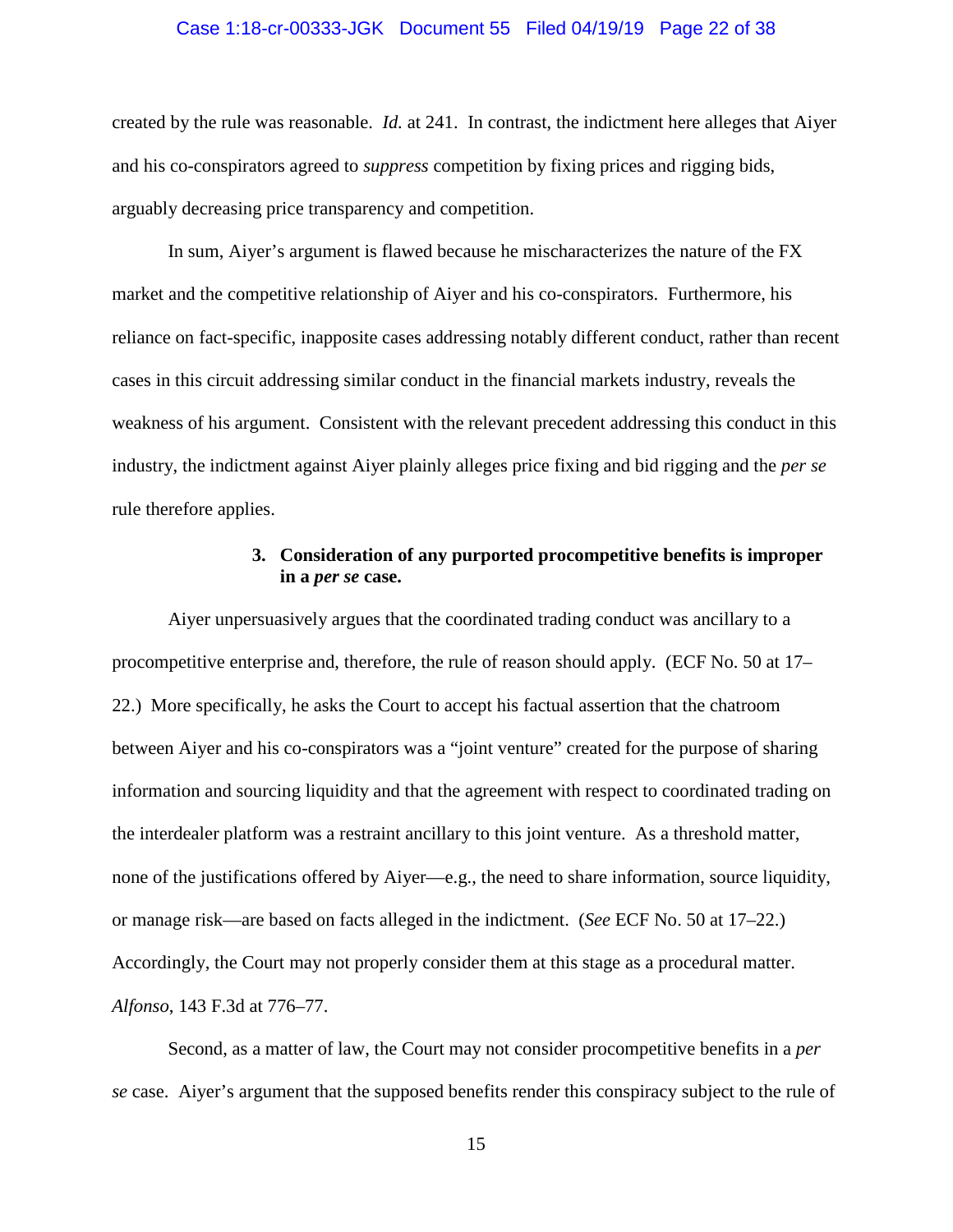#### Case 1:18-cr-00333-JGK Document 55 Filed 04/19/19 Page 23 of 38

reason misapprehends the nature of a *per se* violation. Once a court determines that nature of the restraint at issue falls into one of the categories deemed to be *per se* unlawful, then any consideration of purported procompetitive benefits is improper. *See Leegin Creative Leather Prods., Inc. v. PSKS, Inc.*, 551 U.S. 877, 886 (2007) (*per se* application "eliminates the need to study the reasonableness of an individual restraint in light of the real market forces at work"); *Gelboim*, 823 F.3d at 771 ("Horizontal price-fixing conspiracies among competitors are unlawful *per se*, that is, without further inquiry."). As the Supreme Court explained in *Arizona v.* 

# *Maricopa County Medical Society*:

The respondents' principal argument is that the *per se* rule is inapplicable because their agreements are alleged to have procompetitive justifications. The argument indicates a misunderstanding of the *per se* concept. The anticompetitive potential inherent in all price-fixing agreements justifies their facial invalidation even if procompetitive justifications are offered for some.

457 U.S. 332, 351 (1982). This has been the law for over a century, as the Supreme Court "has consistently and without deviation adhered to the principle that price-fixing agreements are unlawful *per se* under the Sherman Act and that no showing of so-called competitive abuses or evils which those agreements were designed to eliminate or alleviate may be interposed as a defense." *Socony-Vacuum*, 310 U.S. at 218. Accordingly, Aiyer's purported justifications have no place in this case.

As a result, Aiyer's reliance on cases addressing joint ventures and ancillary restraints is misplaced. (*See* ECF No. 50 at 17–22.) In each of the three cases he cites addressing joint ventures, the agreement at issue was a bona fide joint venture that allowed for the creation of a new enterprise that, absent the existence of the joint venture, would not otherwise exist. *See Broad. Music, Inc. v. Columbia Broad. Sys., Inc.*, 441 U.S. 1, 21–22 (1979) (plaintiff challenged blanket license arrangement that was "truly greater than the sum of its parts; it is, to some extent,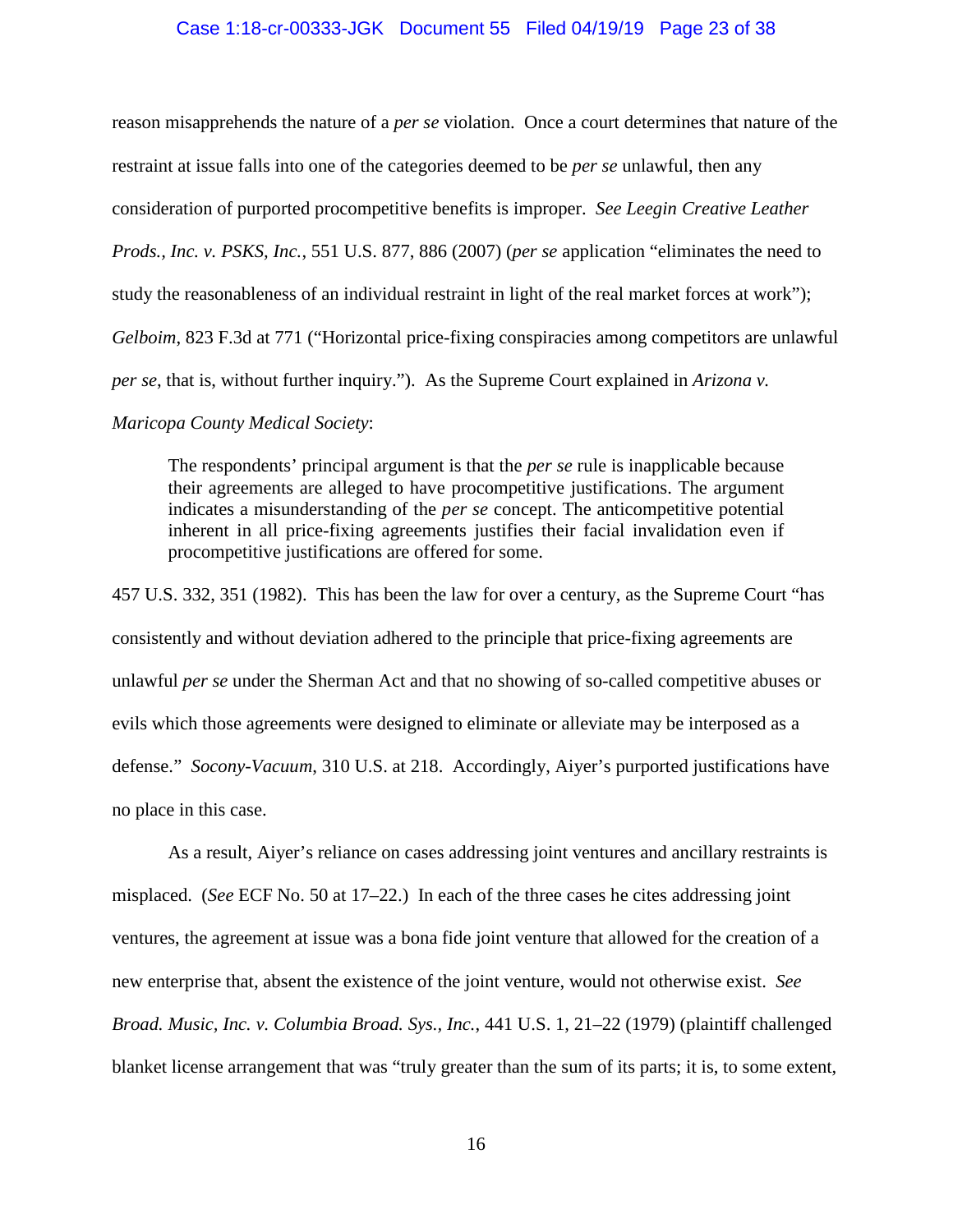#### Case 1:18-cr-00333-JGK Document 55 Filed 04/19/19 Page 24 of 38

a different product"); *nFinanSe, Inc. v. Interactive Commc'ns Int'l, Inc.*, No. 1:11-CV-3728-AT, 2012 WL 13009231 at \*6 (N.D. Ga. July 24, 2012) (plaintiff challenged right of "bona fide joint venture" to set pricing schedule for centralized prepaid card reload network that was the purpose of the joint venture); *In re ATM Fee Antitrust Litig.*, 554 F. Supp. 2d 1003, 1017 (N.D. Cal. 2008) (plaintiffs challenged ATM network's setting of fixed interchange fees, which court concluded was the "core activity" of joint venture and necessary if the venture's product was to be available at all). That is not the case here. Indeed, while the Government does not dispute that some chatroom activities may have been legitimate, that does not somehow transform *all*  chatroom activities into those of a "joint venture." What the Government alleges in the indictment is that *some* of those chatroom activities were in furtherance of a *per se* unlawful conspiracy.

Moreover, by participating in that conspiracy, Aiyer and his co-conspirators did not enter into a "bona fide joint venture" for the purpose of creating some new product the price of which they might be entitled to set; instead, as the indictment alleges, the FX market is a global market that includes CEEMEA currencies, and the defendant and his co-conspirators conspired "to suppress and eliminate competition by fixing prices of, and rigging bids and offers for, CEEMEA currencies." (Indictment  $\P$  $\parallel$  1, 20). For the same reasons, the cases that Aiyer cites regarding the doctrine of ancillary restraints also do not apply. *See Rothery Storage & Van Co. v. Atlas Van Lines, Inc.*, 792 F.2d 210, 229 (D.C. Cir. 1986) (doctrine of ancillary restraints applied to exclusivity agreement between nationwide van line and carrier agents because they facilitated "contract integration or joint venture" that constituted the nationwide van line by "eliminating the problem of the free ride"); *Polk Bros. v. Forest City Enters., Inc.*, 776 F.2d 185, 190 (7th Cir. 1985) (doctrine of ancillary restraints applied to horizontal restrictive covenant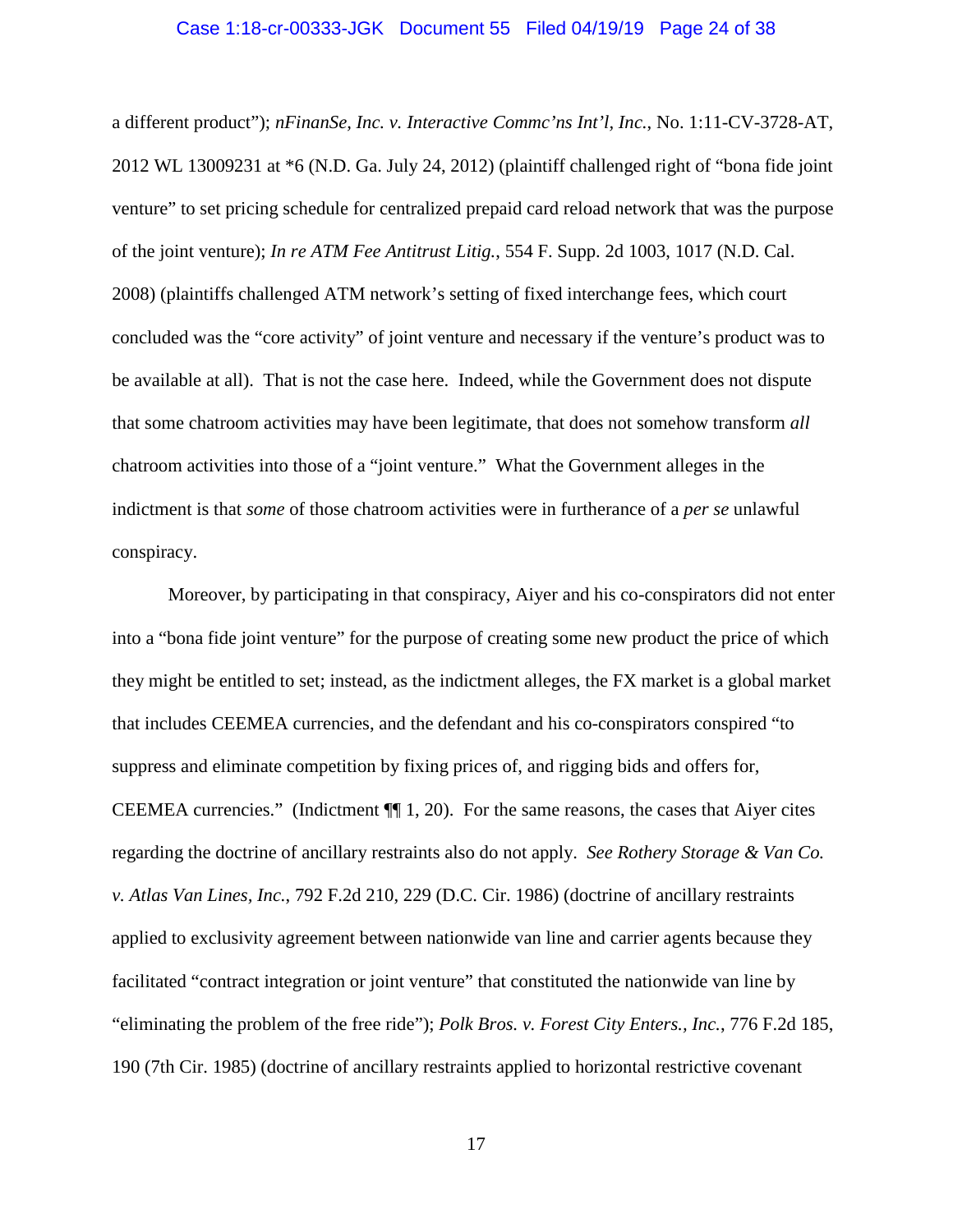#### Case 1:18-cr-00333-JGK Document 55 Filed 04/19/19 Page 25 of 38

entered into by two businesses that sold complementary products when covenant enabled creation of a cooperative venture, a new store that would house both entities). There is no joint venture alleged in the indictment that could have justified any ancillary restraint of trade.

Aiyer's comparison to the *Usher* case is telling. Aiyer notes that "the trading coordination the Government challenges here was front and center in [*Usher*]" and argues that "[b]ecause these behaviors advanced legitimate purposes of interdealer coordination, they cannot be treated as *per se* violations of the antitrust laws." (ECF No. 50 at 22.) Some of the conduct identified by Aiyer was indeed similar to the conduct at issue in *Usher*, but the *Usher* court nonetheless denied the defendants' motion to dismiss, which raised the same argument Aiyer makes now, and held that the indictment alleged a *per se* violation of the Sherman Act. 2018 WL 2424555, at  $*2$  n.2 (rejecting all arguments raised by the defendants in their motion to dismiss); Mem. Law Supp. Defs.' Mot. Dismiss Indictment at 13–16, *United States v. Usher*, No. 17 CR 19 (RMB) (S.D.N.Y. Nov. 17, 2017), ECF No. 63 (arguing the purported procompetitive benefits of exchanging information and sourcing liquidity). The Court should do so here as well.

#### **4. The indictment alleges a horizontal, not vertical, agreement.**

Aiyer's argument that he and his co-conspirators were not always competitors, but were instead in a "vertical" buyer-seller relationship, (ECF No. 50 at 23–26), is also meritless. A horizontal agreement is one between persons at "the *same level* of the market structure," *i.e.*, competitors, whereas a vertical agreement is one between persons at "*different levels* of the market structure," such as manufacturers and distributors. *United States v. Topco Assocs., Inc.*, 405 U.S. 596, 608 (1972) (emphasis added). The indictment alleges that Aiyer and his coconspirators, as CEEMEA traders at rival banks, were at all relevant times competitors in the FX market. (*See* Indictment ¶ 3 ("[T]raders at rival banks compete with each other to win customer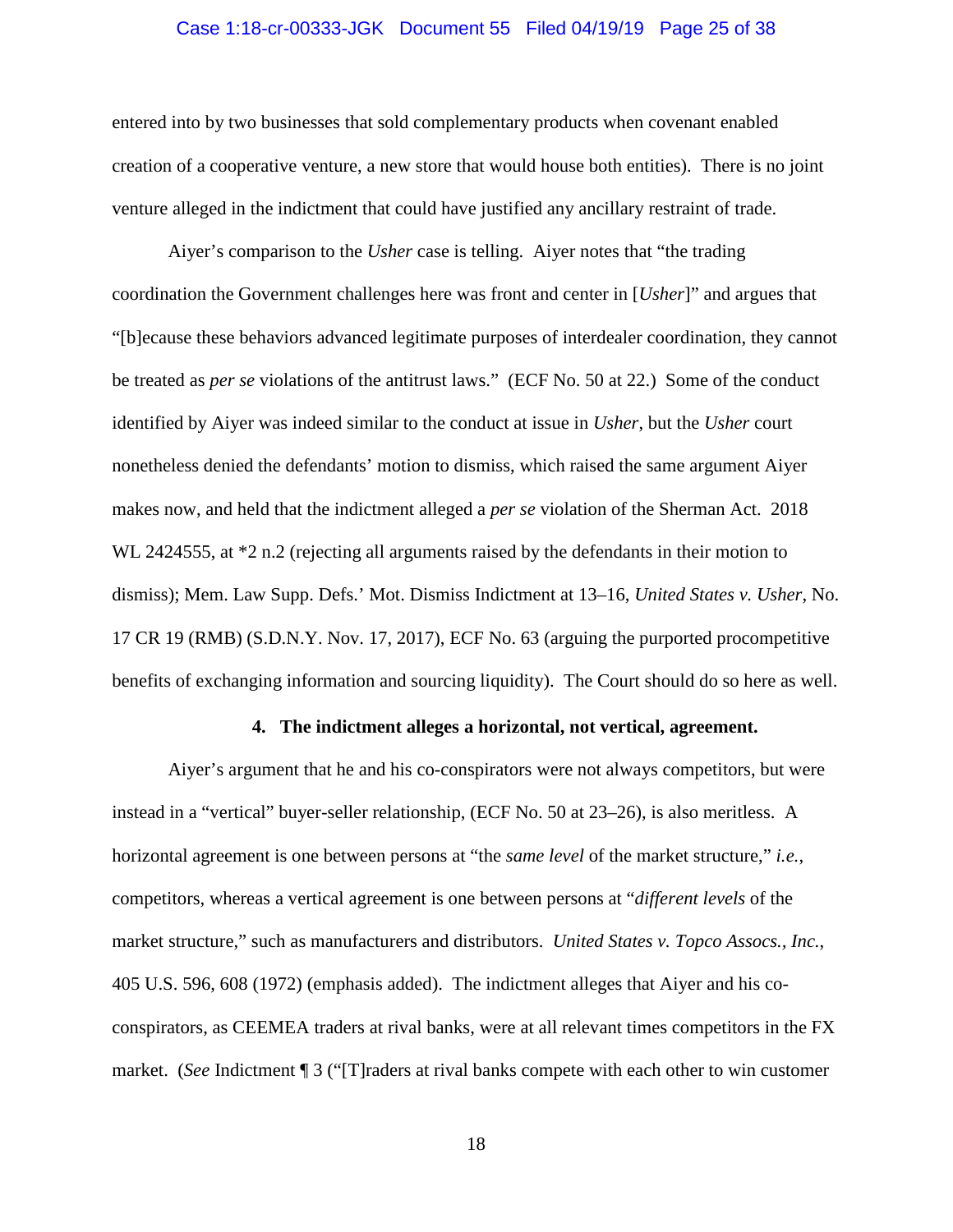#### Case 1:18-cr-00333-JGK Document 55 Filed 04/19/19 Page 26 of 38

orders."); Indictment ¶ 9 ("CEEMEA traders at rival banks are in continuous competition with each other in the interdealer market.")). As traders from rival banks competing in the FX market, Aiyer and his co-conspirators were operating at the same level of the market structure.

Courts in this circuit have repeatedly recognized that banks, and the traders working on their behalf, were indeed competitors capable of committing *per se* violations of Section One of the Sherman Act. These financial markets cases are closely analogous to this case, and again Aiyer fails to distinguish them. The defendants in *Usher*, for example, made almost the exact same argument that Aiyer makes here, and the district court rejected it. There the defendants argued that the indictment failed to allege a horizontal restraint of trade because the defendants "were not always buyers, or always sellers, in the FX spot market" and "they were regularly potential counterparties of one another, standing in vertical relationships—on different sides of the market—and continually making euro-dollar sales with each other, just as they did with other market participants." Mem. Law Supp. Defs.' Mot. Dismiss Indictment at 10, *United States v. Usher*, No. 17 CR 19 (RMB) (S.D.N.Y. Nov. 17, 2017), ECF No. 63. The court rejected this argument, concluding, "Defendants' alleged behavior constitutes a horizontal restraint of trade because it is an agreement among competitors at the same level of the market, *i.e.*, they were traders working for dealers in the FX spot market . . . . Defendants in this case were competing at the 'same level' of the market whether or not they were buying or selling at any given moment." *Usher*, 2018 WL 2424555, at \*4 (citing *Topco*, 405 U.S. at 608; *In re Foreign Exchange*, 74 F. Supp. 3d at 592).

Similarly, in *In re Foreign Exchange*, the court held that the plaintiffs had sufficiently alleged a horizontal price-fixing conspiracy because the Complaint alleged that defendant banks were "'horizontal competitors in the FX market' who compete for customers by supplying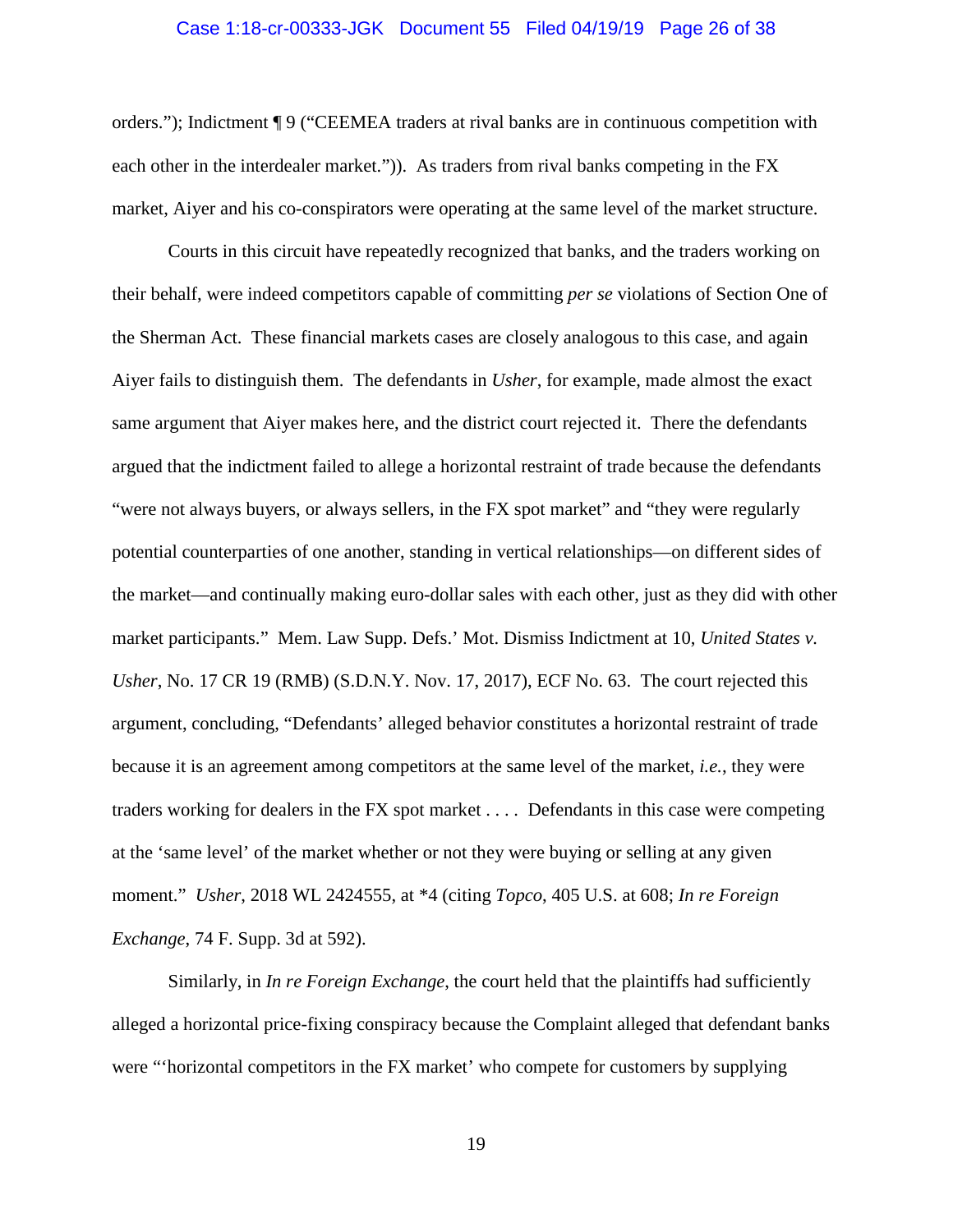#### Case 1:18-cr-00333-JGK Document 55 Filed 04/19/19 Page 27 of 38

different bid and ask quotations," and also that many customers choose to transact at the fix rate, which was "set on the basis of transactions in which [defendant banks] are supposed to be offering competitive bid and ask quotes." 74 F. Supp. 3d at 594–95. Likewise, in *Gelboim*, the Court of Appeals for the Second Circuit concluded that "[a]lthough LIBOR was set jointly, the Banks remained horizontal competitors in the sale of financial instruments" and that by pleading that the banks colluded to depress the LIBOR rate, the plaintiffs had sufficiently alleged a horizontal price-fixing conspiracy subject to *per se* analysis. 823 F.3d at 766, 771. It is no different in this case; Aiyer and his co-conspirators were at all times traders at rival banks competing on the same level of the market and, acting in their capacities as competitors (*i.e.*, in a horizontal relationship), they agreed "on the way in which they [would] compete with one another," *NCAA*, 468 U.S. at 99, in order to affect the price of CEEMEA currencies.

Aiyer inappropriately looks beyond the four corners of the indictment to assert that, according to his lawyer's affidavit, the relationship he had with Katz for ruble trading was vertical, (*see* Decl. of Martin Klotz ("Klotz Decl.") ¶ 11, ECF No. 51) and, thus, any agreement between them with respect to price should be subject to the rule of reason. (*See* ECF No. 50 at 23–26.) In particular incidents described in Aiyer's lawyer's affidavit, Aiyer and Katz, both ruble traders, agreed on the price to be quoted to a customer, the customer traded with Katz, and Katz subsequently engaged in an offsetting trade with Aiyer. (Klotz Decl. ¶ 11, ECF No. 51.) Aiyer erroneously argues that in such instances Aiyer and Katz were in a vertical relationship "with Mr. Aiyer as the supplier and Mr. Katz as a distributor." (ECF No. 50 at 24.)<sup>7</sup> Not only is

Aiyer concedes that "if [he] and his alleged coconspirators agreed on prices to quote specific customers at specific times, this practice would look like a . . . type of horizontal price fixing" subject to the *per se* rule. (ECF No. 48 at 6–7.)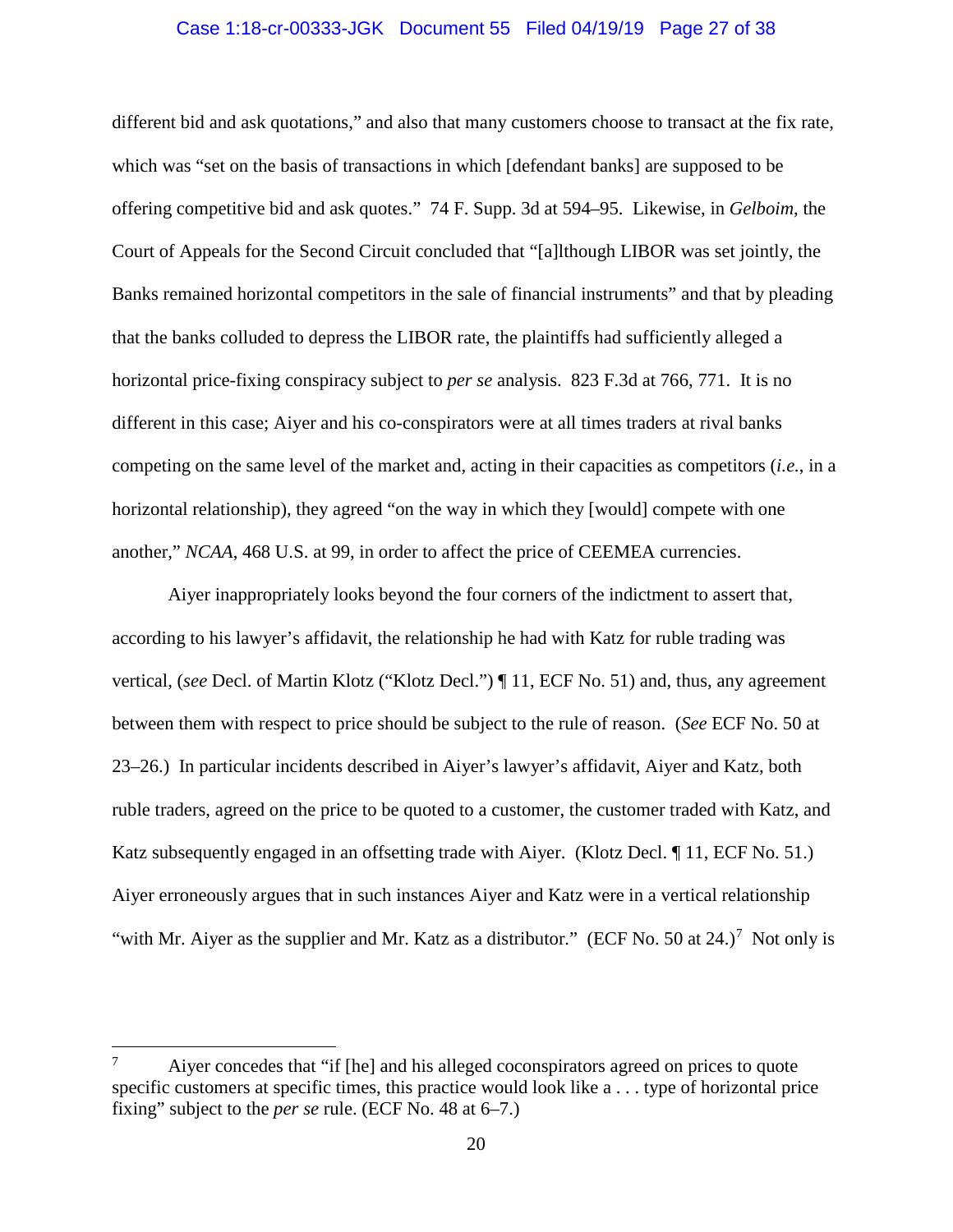#### Case 1:18-cr-00333-JGK Document 55 Filed 04/19/19 Page 28 of 38

this argument based on facts outside the four corners of the indictment, but it is also wrong as a matter of law.

Although these facts are wholly outside the indictment, even if the indictment had specifically alleged this conduct, the agreement would still properly be characterized as horizontal. The agreement between Katz and Aiyer on what price to quote a customer was horizontal because, as competing dealers making prices to customers, they were operating at the same market level of the structure. This is true even if Aiyer supplied Katz with rubles after the fact. Indeed, the Court of Appeals for the Second Circuit, has applied the *per se* rule to similar conduct.

In *Koppers*, the defendant company and its co-conspirator were alleged to have entered into a horizontal conspiracy to rig bids and allocate territories for the sale of road tar throughout Connecticut. 652 F.2d at 291. At times throughout the conspiracy, the defendant was also a supplier of tar to its co-conspirator, ultimately becoming the co-conspirator's sole supplier. *Id.* at 292. Based on this fact, the defendant argued that it could not be said to have engaged in a horizontal conspiracy because it was in a vertical relationship with its co-conspirator. *Id.* at 296. The court rejected this argument because the defendant and his co-conspirator entered into the agreement to rig bids and allocate markets as horizontal competitors; the fact that the defendant ended up supplying its co-conspirator as well did not have "any effect on the basic noncompetitive relationship between the companies." *Id.* at 297. So, too, here. Even if Katz did offset his position with Aiyer after trading with a customer, that does not have any effect on the basic competitive relationship between Aiyer and Katz at the time they agreed on prices to quote to customers.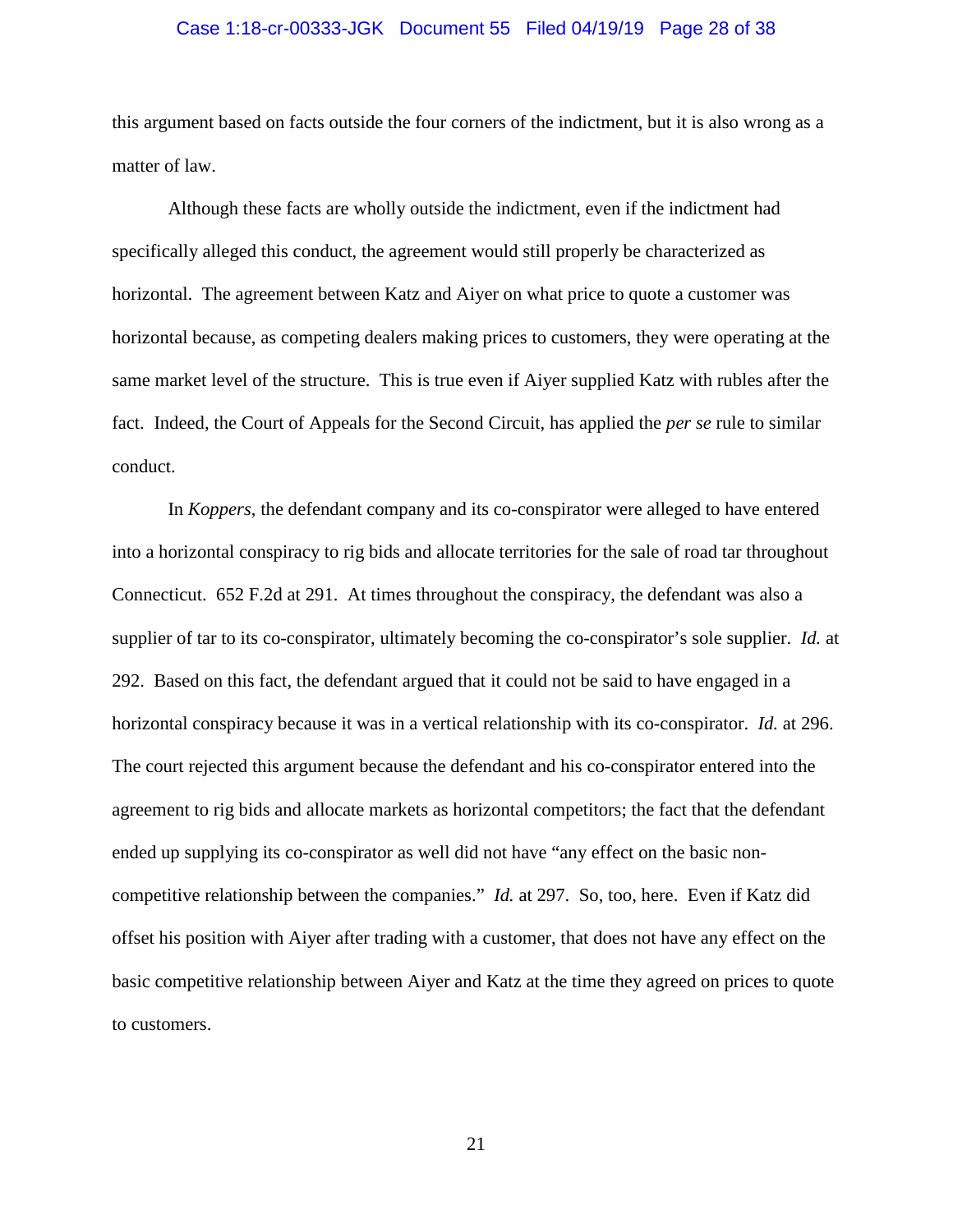#### Case 1:18-cr-00333-JGK Document 55 Filed 04/19/19 Page 29 of 38

The cases relied upon by Aiyer are inapposite. Two of these cases are not analogous because the agreements at issue were entered into by entities that were, at the time, operating at different levels of the market structure. *See, e.g.*, *Leegin*, 551 U.S. at 883–84 (considering agreement between manufacturer and distributors regarding minimum price that distributor could charge); *Gatt Commc'ns, Inc. v. PMC Assocs., L.L.C.*, No. 10 Civ. 8 (DAB), 2011 WL 1044898, at \*3 (S.D.N.Y. Mar. 10, 2011) (considering agreement between manufacturer's dual distributor, acting on behalf of manufacturer, and dealer regarding intra-brand competition).

The third case, *In re Sulfuric Acid Antitrust Litigation*, addresses a unique circumstance more akin to a joint venture. 703 F.3d 1004 (7th Cir. 2012). In *Sulfuric Acid*, the court considered an agreement between Canadian mining companies that were involuntary producers of sulfuric acid and U.S. chemical companies that were both producers and distributors of sulfuric acid. *Id.* at 1008–09. For environmental reasons, the Canadian government required mining companies to convert sulfur dioxide into sulfuric acid and the Canadian market for sulfuric was not large enough to accommodate all of their sulfuric acid. *Id.* at 1008. Meanwhile, there was demand for sulfuric acid in the United States, but the U.S. companies were not able to very profitably produce sulfuric acid. *Id.* at 1009. Consequently, the Canadian companies struck a deal with the U.S. companies: the U.S. companies would distribute the comparatively cheaper Canadian sulfuric acid to U.S. customers, and the U.S. companies would stop producing their more expensive sulfuric acid. *Id.* The Canadian companies would sell sulfuric acid to the U.S. companies at a lower price to make distribution more profitable than production. *Id.*

The plaintiffs were purchasers of sulfuric acid and they argued that these "shutdown agreements" constituted a *per se* price-fixing offense because the agreements restricted output and therefore raised prices. *Id.* The Court of Appeals for the Seventh Circuit held that, although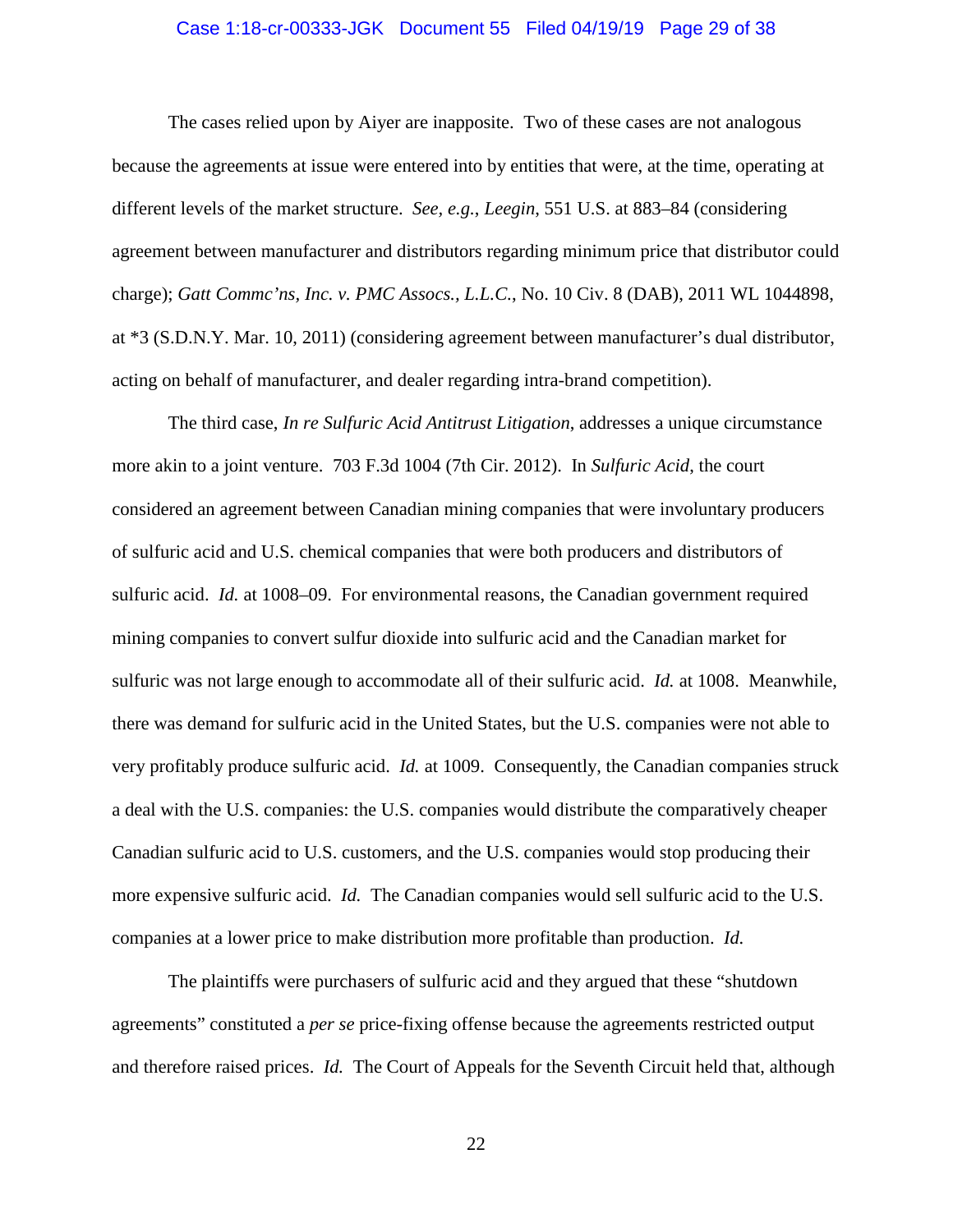#### Case 1:18-cr-00333-JGK Document 55 Filed 04/19/19 Page 30 of 38

there was a literal output restriction (U.S. companies would stop producing their more expensive sulfuric acid), the agreement was unlike the price-fixing agreement in *Socony-Vacuum* because "the only aim and effect of the price-fixing agreement in *Socony-Vacuum* were to raise price; in this case the aim was to facilitate entry [of cheaper Canadian sulfuric acid] into the U.S. market, which would (and eventually did, as we'll see) lower prices and prevent the shutdown of Canadian smelting operations, which would have reduced output and raised the price of sulfuric acid in the United States." *Id.* at 1012. Those conclusions, along with the peculiar facts of the involuntary nature of the Canadian production and potential antidumping exposure if the Canadian companies attempted to sell directly in the United States, counseled for the application of the rule of reason. *Id.* at 1011–12.

In contrast here, there was no such relationship between Aiyer and Katz. Katz did not have customers who were otherwise unavailable to Aiyer; they were both market makers in rubles working at major banks, meaning that customers could come to both of them for ruble trades. To the customer seeking to transact in rubles with a market maker, Aiyer and Katz were at the same distribution level; in other words, they were competitors.

As discussed, *supra*, numerous courts in this circuit have considered facts and allegations very similar to those presented in the indictment against Aiyer. These courts uniformly rejected arguments that the defendant banks, and traders working for them, were not competitors capable of *per se* violations of the Sherman Act. *Gelboim*, 823 F.3d at 766, 771; *Usher*, 2018 WL 2424555, at \*4; *In re Foreign Exchange*, 74 F. Supp. 3d at 594–95. In light of this precedent, and long-standing precedent interpreting the Sherman Act, the indictment plainly alleges a horizontal conspiracy between competitors at the same level of the market structure, and the *per se* rule applies.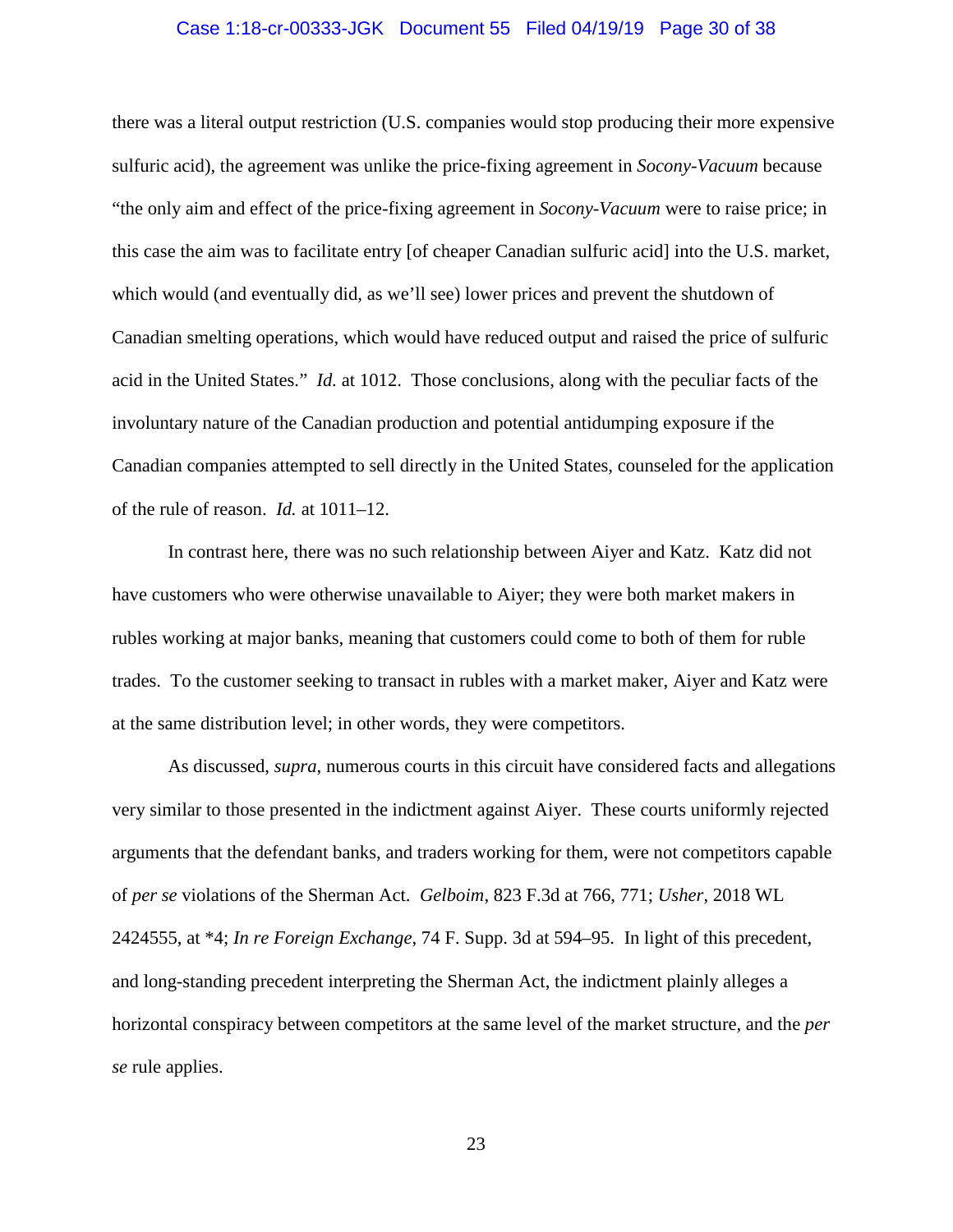### **II. The indictment sufficiently alleges a single crime in a single count, so the Court should deny Aiyer's motion to dismiss the indictment as duplicitous.**

A conspiracy charge does not become duplicitous when it alleges multiple means and methods. "An indictment is impermissibly duplicitous where: 1) it combines two or more distinct crimes into one count in contravention of Fed. R. Crim. P. 8(a)'s requirement that there be a separate count for each offense, and 2) the defendant is prejudiced thereby." *United States v. Vilar*, 729 F.3d 62, 79 (2d Cir. 2013) (quoting *United States v. Sturdivant*, 244 F.3d 71, 75 (2d Cir. 2001)). The Court of Appeals for the Second Circuit has cautioned that "[a] conspiracy indictment presents 'unique issues' in the duplicity analysis because 'a single agreement may encompass multiple illegal objects.'" *United States v. Aracri*, 968 F.2d 1512, 1518 (2d Cir. 1992) (quoting *United States v. Murray*, 618 F.2d 892, 896 (2d Cir. 1980)). Courts must be keen, therefore, to distinguish "[a] duplicitous indictment, which alleges several offenses in the same count" from ""the allegation in a single count of the commission of a crime by several means.' The latter is not duplicitous." *Id.* (quoting *Murray*, 618 F.2d at 896).

When an "[i]ndictment on its face sufficiently alleges a single conspiracy, the question of whether a single or multiple conspiracies exist is a question for the jury and is not a basis to dismiss the conspiracy count." *United States v. Szur*, No. S5 97 CR 108 (JGK), 1998 WL 132942, at \*11 (S.D.N.Y. Mar. 20, 1998); *see also Aracri*, 968 F.2d at 1519 ("Whether the government has proved a single conspiracy or has instead proved 'multiple other independent conspiracies is a question of fact for a properly instructed jury.'" (quoting *United States v. Alessi*, 638 F.2d 466, 472 (2d Cir. 1980))). Courts in this circuit have held that "boilerplate allegations of a single conspiracy" survive this "facial test." *United States v. Ohle*, 678 F. Supp. 2d 215, 222 (S.D.N.Y. 2010). Applying this standard, "courts in this Circuit have repeatedly denied motions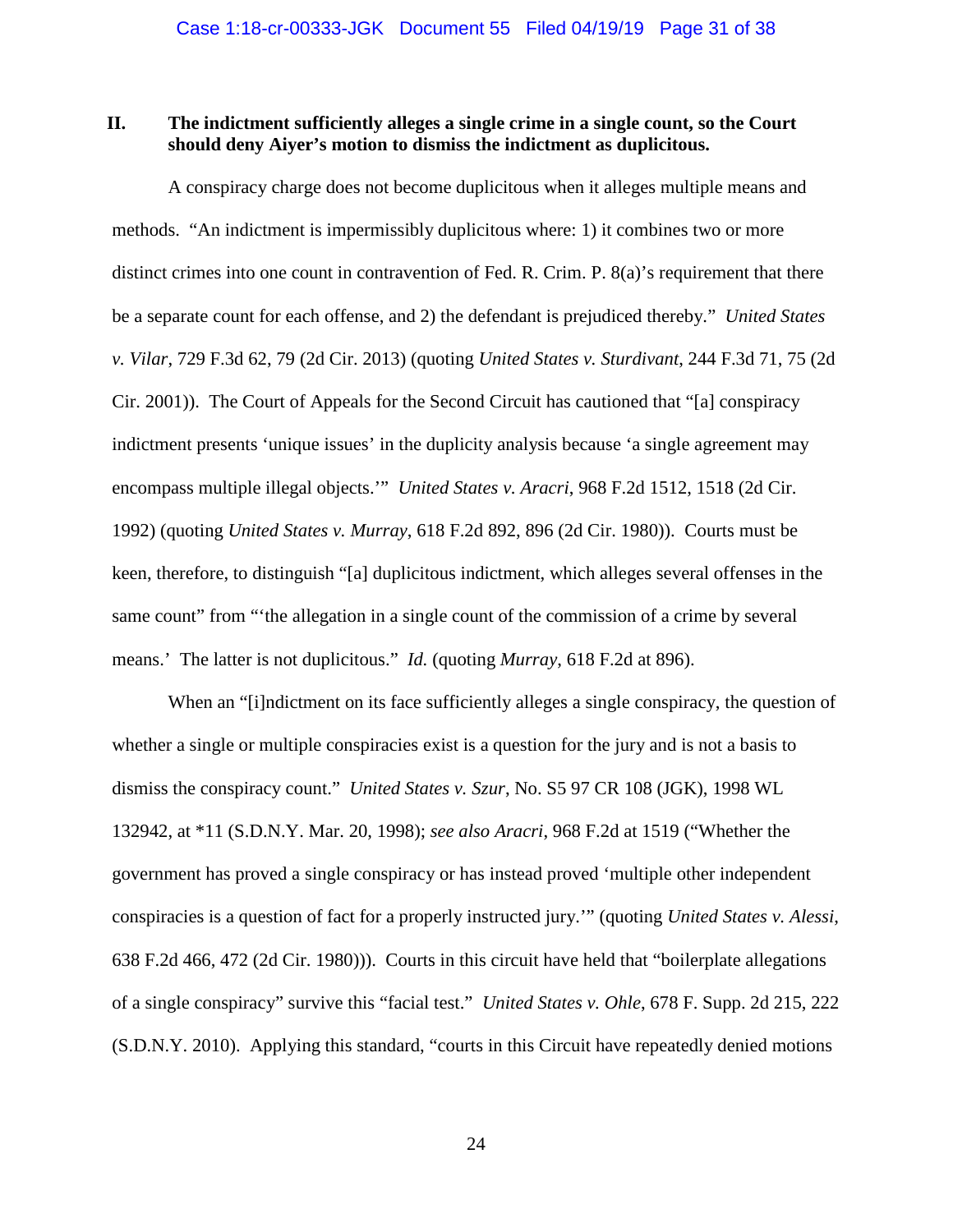to dismiss a count as duplicitous." *United States v. Rajaratnam*, 736 F. Supp. 2d 683, 688

(S.D.N.Y. 2010) (quoting *Ohle*, 678 F. Supp. 2d at 222).

## **A. The indictment properly alleges a single overarching price-fixing and bidrigging conspiracy constituting a** *per se* **violation of the Sherman Act.**

The sole count in this indictment properly alleges a single overarching conspiracy.

Specifically, the indictment alleges that

AIYER and his co-conspirators, and others known and unknown, knowingly entered into and participated in a combination and conspiracy to suppress and eliminate competition by fixing prices of, and rigging bids and offers for, CEEMEA currencies traded in the United States and elsewhere. The combination and conspiracy engaged in by AIYER and his co-conspirators was in unreasonable restraint of interstate trade and commerce in violation of Section One of the Sherman Act (15 U.S.C. § 1).

(Indictment ¶ 20.) The indictment further alleges:

The charged conspiracy consisted of a continuing agreement, understanding, and concert of action among Aiyer and his co-conspirators, the substantial terms of which were to suppress and eliminate competition for the purchase and sale of CEEMEA currencies by fixing prices of, and rigging bids and offers for, CEEMEA currencies traded in the United States and elsewhere.

(Indictment ¶ 21.) The foregoing allegations are sufficient as a matter of law to allege a single

conspiracy because they allege a "collective venture directed toward a common goal." *See* 

*Aracri*, 968 F.2d at 1521 ("The essence of the crime of conspiracy is the agreement. '[I]n order

to prove a single conspiracy, the government must show that each alleged member agreed to

participate in what he knew to be a collective venture directed toward a common goal.'" (quoting

*United States v. Maldonado-Rivera*, 922 F.2d 934, 963 (2d Cir. 1990)). The indictment alleges

one agreement with one common goal—"to suppress and eliminate competition by fixing prices

of, and rigging bids and offers for, CEEMEA currencies." (Indictment ¶ 20.) As such, this

conspiracy is properly alleged in one count.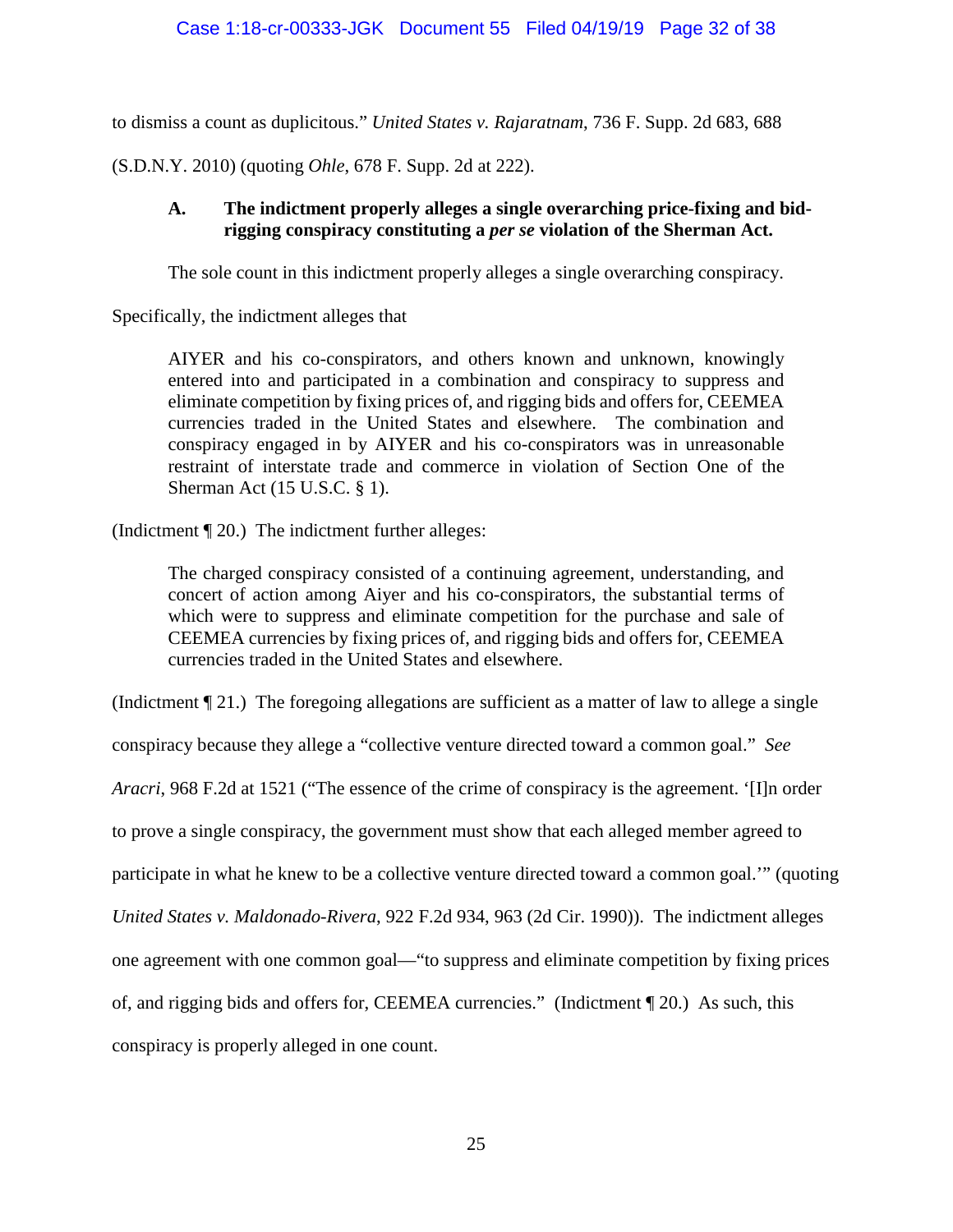#### **B. Aiyer's arguments to the contrary have no merit.**

As discussed, *supra*, the alleged price-fixing and bid-rigging agreement is subject to the *per se* rule. Aiyer unpersuasively attempts to redraft the indictment and insert facts outside the indictment in order to allege two separate conspiracy counts—one subject to the rule of reason, one subject to the *per se* rule. To the extent that Aiyer's argument relies on evidence and allegations outside the four corners of the indictment, (*see, e.g.*, ECF No. 48 at 10–11 (describing specific instances of trading between Aiyer and Katz)), the Court must disregard that evidence. *Alfonso*, 143 F.3d at 776–77. To the extent that Aiyer's argument is based on the allegations in the indictment, (*see, e.g.*, ECF No. 48 at 8 (arguing that information sharing as alleged in paragraph 22(a) does not constitute a *per se* violation of the Sherman Act)), his argument is fundamentally flawed as a matter of law because he erroneously treats the means and methods set forth in paragraph 22 of the indictment as standalone crimes.

The Government need not show that each of the means and methods is, standing alone, unlawful. Rather, the means and methods alleged must be considered in relation to the overall conspiracy. Here, it is irrelevant that certain activities such as revealing customer information, risk positions, and trading strategies as set forth in paragraph 22(a) may not alone constitute a *per se* crime; what is relevant is that revealing such information enabled Aiyer and his coconspirators to carry out a conspiracy prohibited under the Sherman Act. As explained in *American Tobacco Company v. United States*:

It is not of importance whether the means used to accomplish the unlawful objective are in themselves lawful or unlawful. Acts done to give effect to the conspiracy may be in themselves wholly innocent acts. Yet, if they are part of the sum of the acts which are relied upon to effectuate the conspiracy which the statute forbids, they come within its prohibition.

328 U.S. 781, 809 (1946). Thus, whether application of the *per se* rule is appropriate depends on the nature of the conspiracy, not the means and methods by which it was effectuated. *See, e.g.*,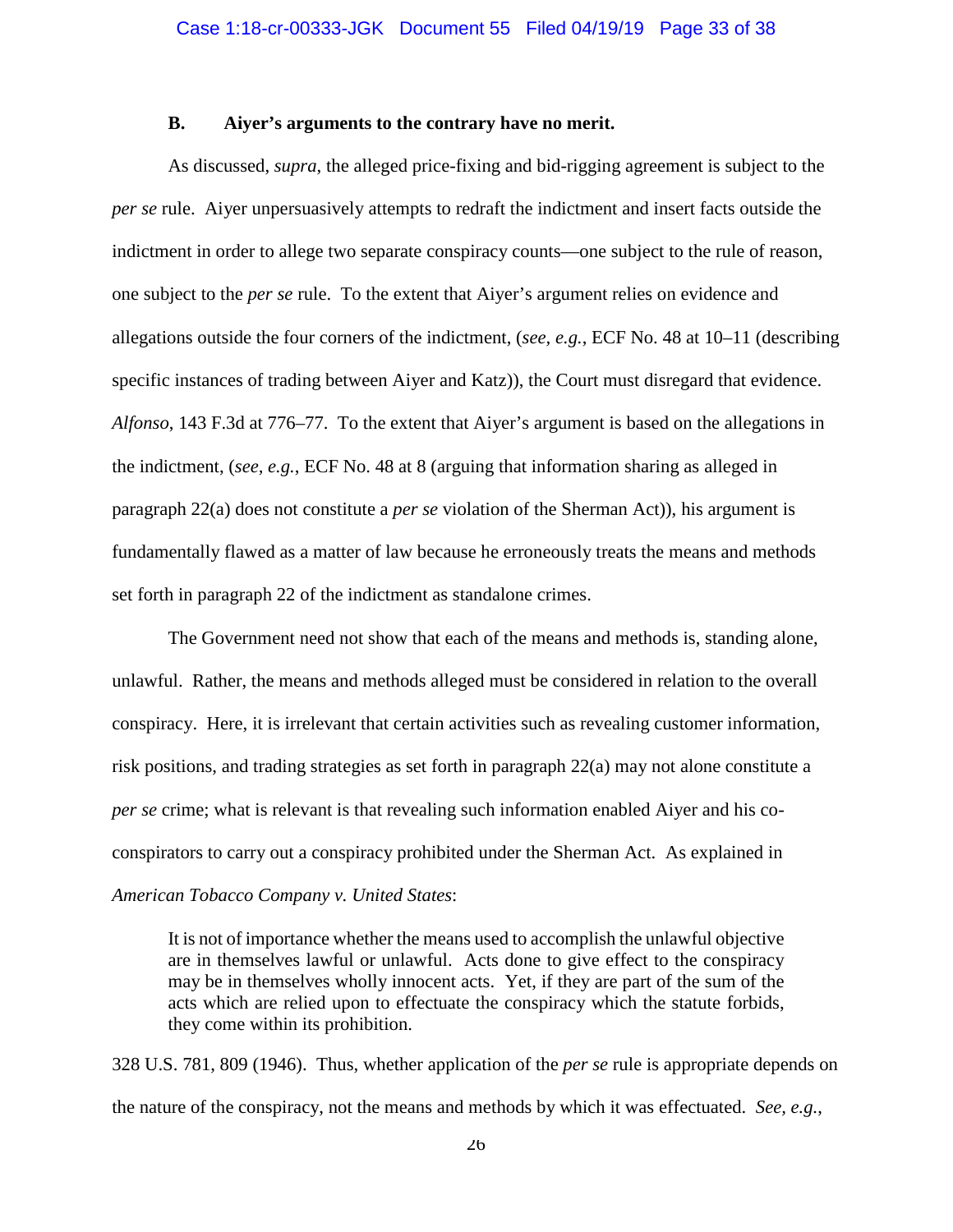#### Case 1:18-cr-00333-JGK Document 55 Filed 04/19/19 Page 34 of 38

*United States v. Apple, Inc.*, 791 F.3d 290, 325 (2d Cir. 2015) (*per se* rule applies to price-fixing conspiracy, even though it was implemented in part through vertical agreements with distributors). Here, because the indictment alleges a single conspiracy to fix prices and rig bids, the *per se* rule applies regardless of whether particular means and methods may or may not amount to *per se* violations standing alone.

Furthermore, the fact that more than one means or method was used to effectuate the single conspiracy does not render the indictment duplicitous. Federal Rule of Criminal Procedure  $7(c)(1)$  explicitly provides for this: "A count may allege ... that the defendant committed [the offense] by one or more specified means." Fed. R. Crim. P. 7(c)(1); *see also* 1A Charles A. Wright & Arthur R. Miller, et al., *Federal Practice & Procedure* § 142 (4th ed. 2018) ("Rule 7(c) permits a single count of an indictment to allege that the defendant committed an offense by one or more specified means, and so there is no bar to stating a charge in a single count if a statute is read to create a single crime but provides for various ways to commit it. Indeed, the charge must be brought in one count, since the use of several counts in such a case would be multiplicitous."). The Court of Appeals for the Second Circuit has held that a conspiracy "may involve a multiplicity of ways and means of action and procedure." *Aracri*, 968 F.2d at 1522 (quoting *United States v. Crosby*, 294 F.2d 928, 945 (2d Cir. 1961)); *United States v. Droms*, 566 F.2d 361, 363 (2d Cir. 1977) ("Fed. R. Crim. P. 7(c)(1) permits allegation in a single count that an offense has been committed in a multiplicity of ways; such a count is not duplicitous.").

The Supreme Court has even stated that it is preferable that "[a] single offense . . . be charged in one count rather than several, even if different means of committing the offense are alleged." *Sanabria v. United States*, 437 U.S. 54, 66 n.20 (1978). With respect to conspiracies,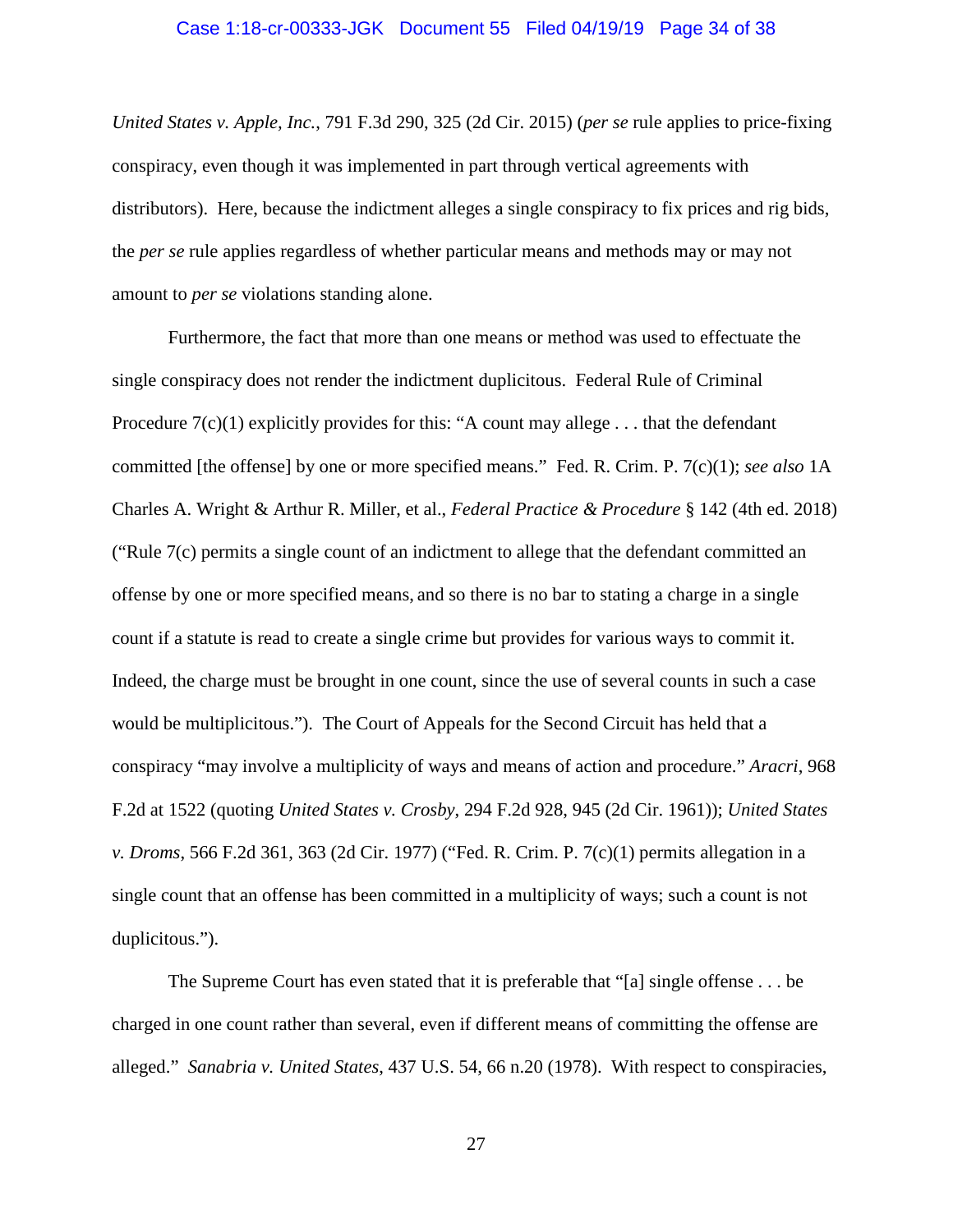#### Case 1:18-cr-00333-JGK Document 55 Filed 04/19/19 Page 35 of 38

specifically, the Supreme Court has reiterated that "[t]he single agreement is the prohibited conspiracy, and however diverse its objects it violates but a single statute*.*" *Braverman v. United States*, 317 U.S. 49, 54 (1942). Here, the fact that different means and methods (e.g., revealing sensitive information, (Indictment  $\P$  22(a)); coordinating bidding offering, and trading, (Indictment  $\P$  22(b), (c)); or agreeing on pricing to quote to customers, (Indictment  $\P$  22(f))), are alleged does not render the indictment duplicitous because all of these means and methods are alleged to have effectuated a single unlawful agreement.

Likewise, that different members of the conspiracy were involved in different types of conduct and at different times also does not transform a single conspiracy into multiple conspiracies. It is well-settled that a single conspiracy is not necessarily transformed into multiple conspiracies merely by the virtue of "lapse of time, change in membership, or a shifting emphasis on its locale of operations." *Aracri*, 968 F.2d at 1521 (quoting *United States v. Nersesian*, 824 F.2d 1294, 1303 (2d Cir. 1987)). It is not even necessary that each coconspirator "'was aware of all acts committed in furtherance of' the conspiracy." *Id.* (quoting *Alessi*, 638 F.2d at 473). A single conspiracy is alleged if it is alleged that the conspirators "agreed to participate in what he knew to be a collective venture directed towards a common goal"; simply put, they must have "agreed on the essential nature of the plan." *United States v. Eppolito*, 543 F.3d 25, 47 (2d Cir. 2008) (quoting *United States v. Berger*, 224 F.3d 107, 114 (2d Cir. 2000) (quoting *Maldonado-Rivera*, 922 F.2d at 963)). Here, although the indictment alleges that the conspiracy was effectuated through various means and methods that may have been employed by different members of the conspiracy at different times, employment of these means and methods was for the furtherance of *one* purpose—to suppress and eliminate competition by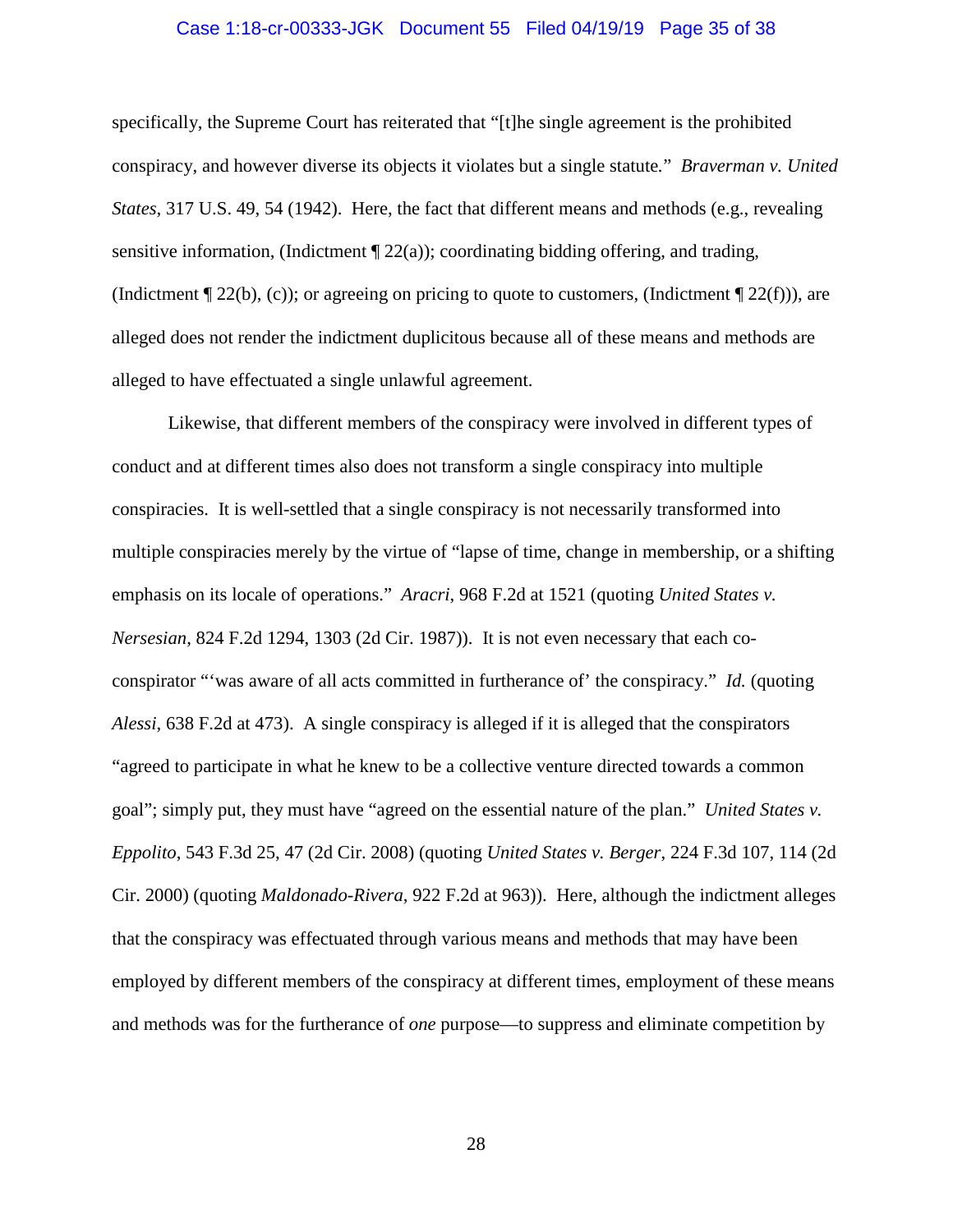#### Case 1:18-cr-00333-JGK Document 55 Filed 04/19/19 Page 36 of 38

fixing prices of, and rigging bids and offers for, CEEMEA currencies. Accordingly, the indictment sufficiently alleges a single overarching conspiracy.

Aiyer's analogy to *United States v. Abakporo*, 959 F. Supp. 2d 382, 391 (S.D.N.Y. 2013) is inapt. (*See* ECF No. 48 at 12.) In that case, the indictment alleged, in Count One, conspiracy to commit wire fraud and conspiracy to commit bank fraud. The court concluded that the indictment was duplicitous, distinguishing it from an indictment that may have properly alleged "a single count of conspiracy [that] include[d] the commission of several crimes as its objective." *Abakporo*, 959 F. Supp. 2d at 390. That is not the case here. The indictment alleges a single overarching conspiracy unified by a single purpose—suppressing and eliminating competition by fixing prices of, and rigging bids and offers for, CEEMEA currencies, in violation of 15 U.S.C. § 1. Accordingly, the offense is appropriately charged in one count.<sup>8</sup>

# **C. The single conspiracy alleged in the indictment falls within the statute of limitations.**

The indictment alleges that the conspiracy took place "[f]rom at least as early as October 2010 and continuing until at least July 2013." (Indictment ¶ 20.) The statute of limitations in a criminal case brought under the Sherman Act is five years. 18 U.S.C. § 3282(a) ("[N]o person

<sup>&</sup>lt;sup>8</sup> Even if the indictment were deemed to be duplicitous, "[d]uplicity does not necessarily require dismissal of an indictment." *Sturdivant*, 244 F.3d at 79. Among the remedies available to avoid prejudice is a multiple-conspiracies jury instruction. *Id*; *Ohle*, 678 F. Supp. 2d at 223 n.7 ("Courts have noted that much of the risk of prejudice created by a potentially duplicative charge can be cured through proper instructions at trial." (citing *Szur*, 1998 WL 132942, at \*11; *Murray*, 618 F.2d at 898)). Contrary to Aiyer's assertion, (*see* ECF No. 48 at 15), it is not erroneous for a district court to give a multiple-conspiracies jury instruction in a single-defendant trial if appropriate based on the evidence. *See, e.g.*, *United States v. Restrepo*, 547 F. App'x 34, 40–41 (2d Cir. 2013) (concluding, without deciding if instruction was required, that district court's multiple-conspiracies jury instruction in a single-defendant trial was sufficient); *United States v. Peters*, 543 F. App'x 5, 8 (2d Cir. 2013) (multiple-conspiracies jury instruction in a single-defendant trial was sufficient).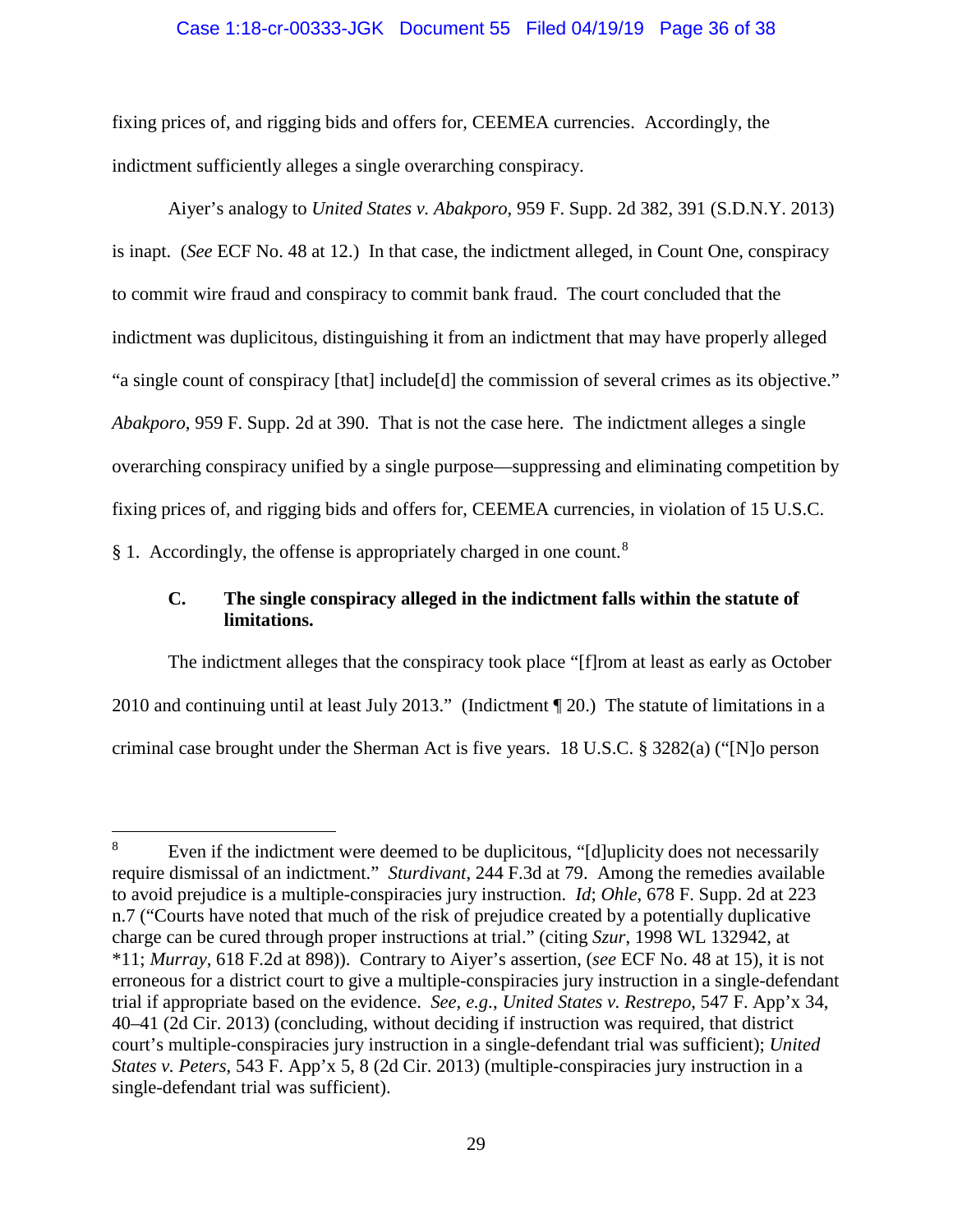#### Case 1:18-cr-00333-JGK Document 55 Filed 04/19/19 Page 37 of 38

shall be prosecuted, tried, or punished for any offense, not capital, unless the indictment is found or the information is instituted within five years next after such offense shall have been committed."). The grand jury in this case returned the indictment on May 10, 2018, and it was filed on the same day, thus "finding" the indictment within five years of the alleged offense. *United States v. Srulowitz*, 819 F.2d 37, 40 (2d Cir. 1987) ("For the purpose of tolling the statute of limitations, an indictment is 'found' when it is returned by the grand jury and filed."). On its face, the indictment alleges a conspiracy that falls within the statute of limitations, so it is not time-barred. *United States v. Kogan*, 283 F. Supp. 3d 127, 134 (S.D.N.Y. 2017) ("In the specific context of a motion based on statute of limitations grounds, a pre-trial motion to dismiss is premature if the indictment is facially sufficient and the defendant's argument in favor of dismissal requires a determination of factual issues.").

### **CONCLUSION**

Courts long have recognized that a horizontal price-fixing and bid-rigging agreement is *per se* illegal under the Sherman Act. The indictment against Aiyer properly alleges a single conspiracy in which Aiyer and his co-conspirators, competitors in the FX market, agreed to suppress and eliminate competition by fixing prices of, and rigging bids and offers for, CEEMEA currencies, which is a *per se* violation of the Sherman Act. The allegations contained in the four corners of the indictment constitute a single overarching conspiracy to fix prices and rig bids carried out through multiple means and methods, and is therefore not duplicitous. The Court should reject Aiyer's improper invitation to evaluate individual means and methods as separate charges and to prematurely evaluate the sufficiency of trial evidence. Accordingly, the Court should deny Aiyer's motions to dismiss.